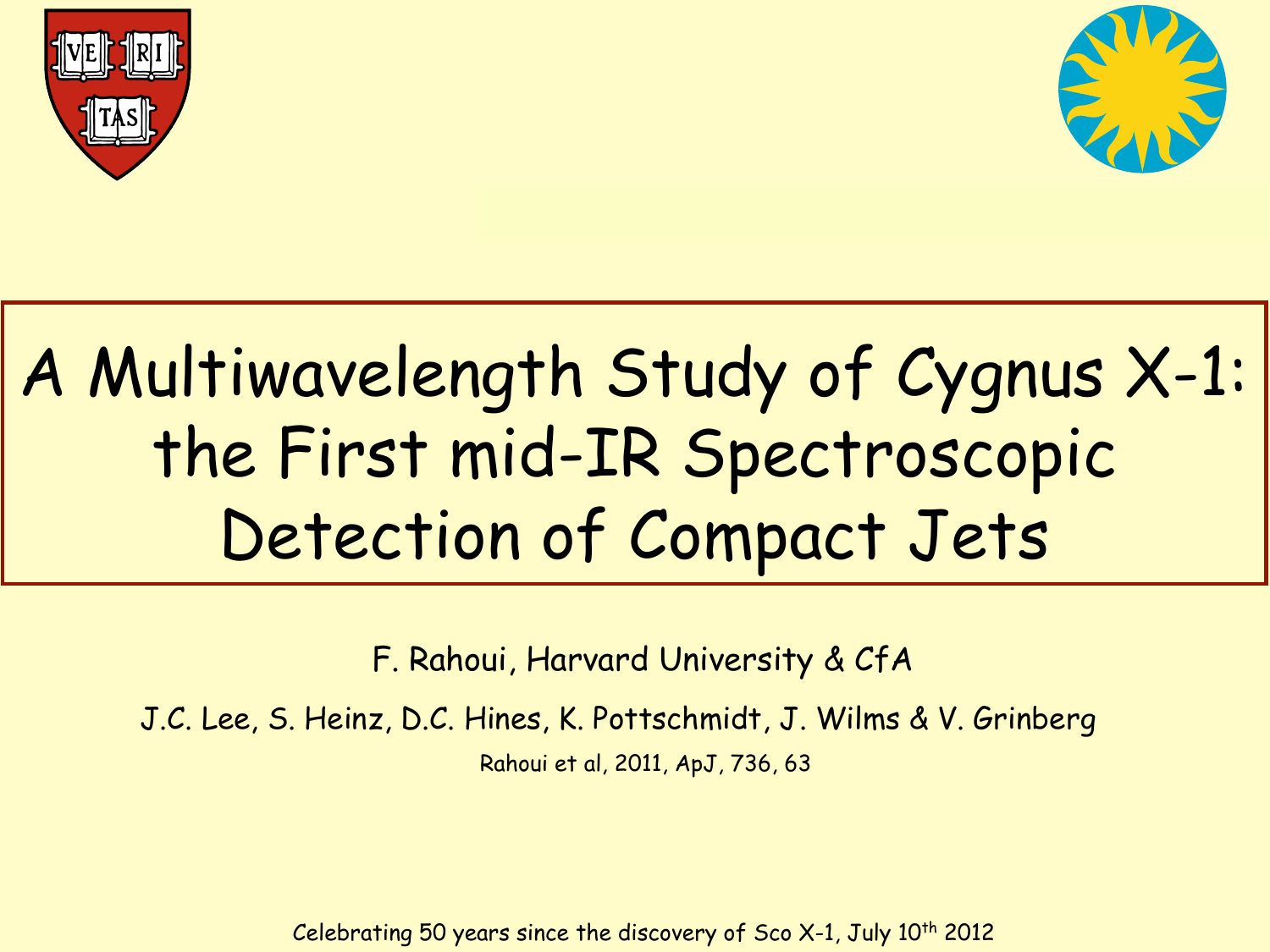## Cygnus X-1

- BH, HMXB, 09.7Iab companion star (Walborn 1973)
- <sup>D</sup>≈1.86 kpc (Xiang et al. 2011 X-ray scattering halo; Reid et al. 2011 parallax)
- Focused-wind accretion, intermediate between Bondi-Hoyle and RLO (Gies et al. 1986, 2003; Hanke et al. 2009)
- 2/3 in the HS with many failed transitions to SS (IS, Wilms et al. 2006)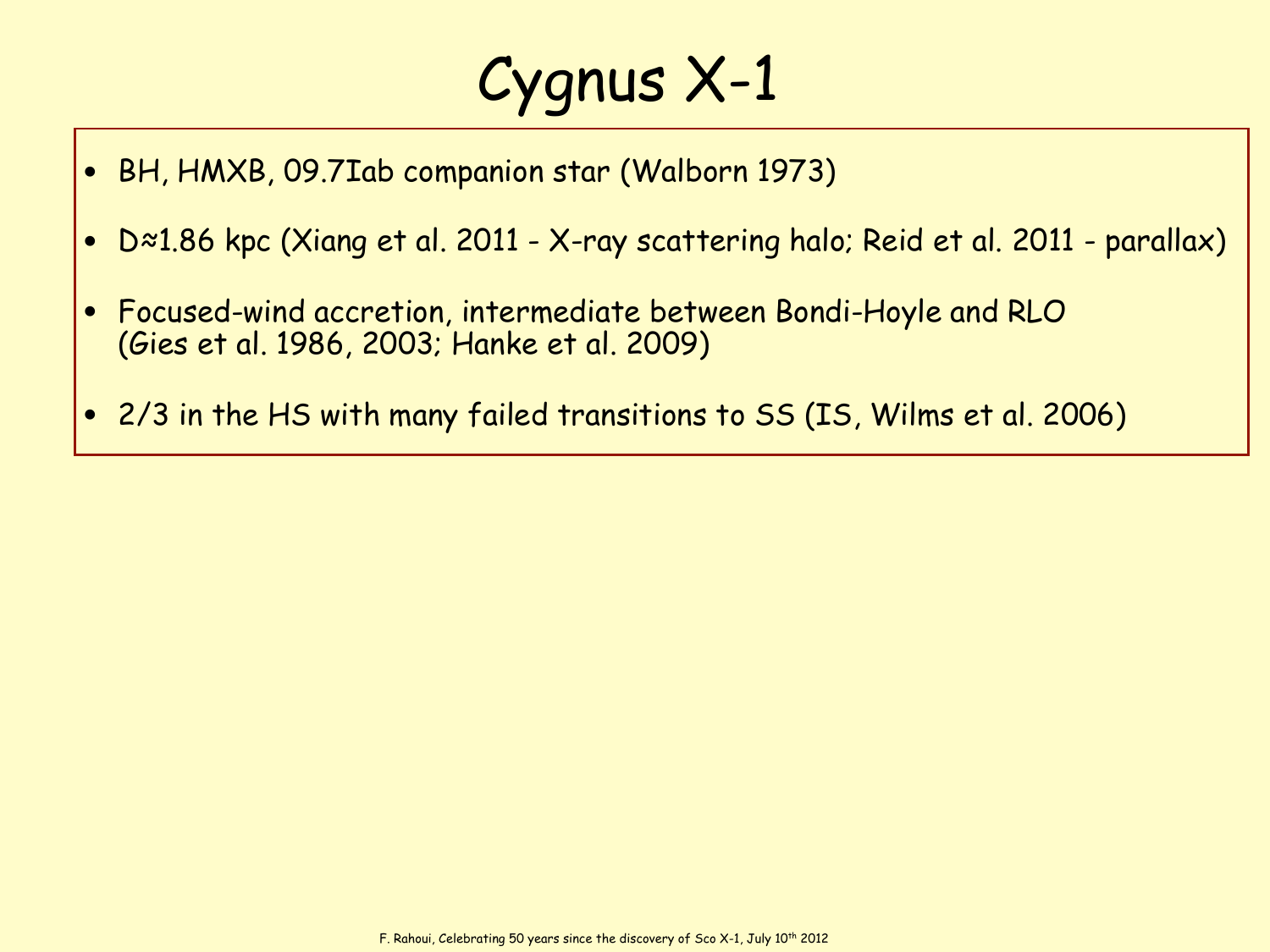## Cygnus X-1

- BH, HMXB, 09.7Iab companion star (Walborn 1973)
- <sup>D</sup>≈1.86 kpc (Xiang et al. 2011 X-ray scattering halo; Reid et al. 2011 parallax)
- Focused-wind accretion, intermediate between Bondi-Hoyle and RLO (Gies et al. 1986, 2003; Hanke et al. 2009)
- 2/3 in the HS with many failed transitions to SS (IS, Wilms et al. 2006)

| OBS#<br>(2005) | SPITZER/IRS | <b>PCA+HEXTE</b> | RYLE@15 GHz |
|----------------|-------------|------------------|-------------|
|                | 53513.03998 | 53513.04333      | 53513.03986 |
|                | 53513.05444 | 53513.21425      | 53513.05463 |
| $\overline{2}$ | 53528.95922 | 53528.96981      | 53528.95935 |
|                | 53528.97367 | 53529.24333      | 53528.97375 |
| 3              | 53553.11299 | 53552.90796      | 53553.11316 |
|                | 53553.12746 | 53553.19888      | 53553.12756 |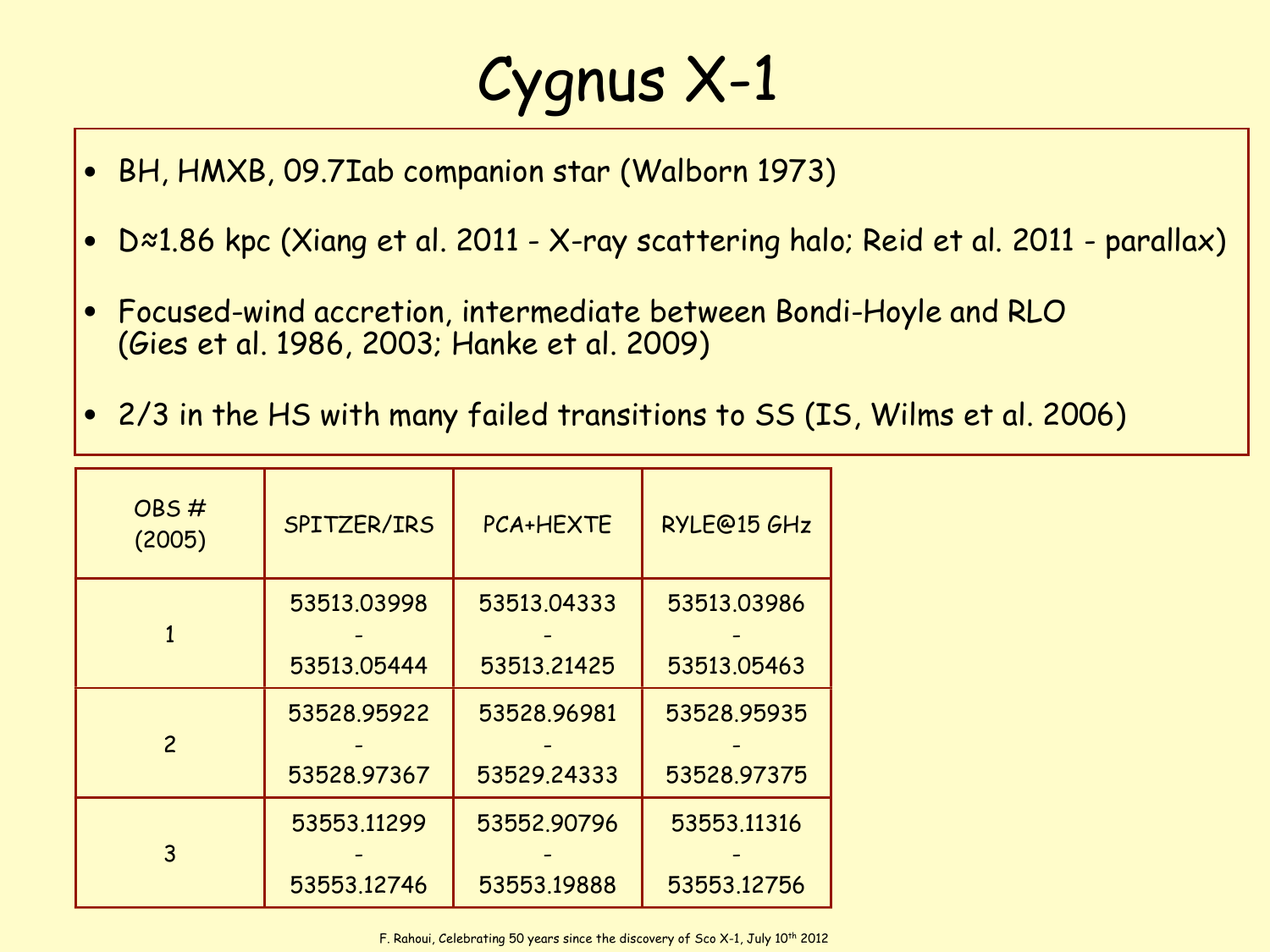## Cygnus X-1

- BH, HMXB, 09.7Iab companion star (Walborn 1973)
- <sup>D</sup>≈1.86 kpc (Xiang et al. 2011 X-ray scattering halo; Reid et al. 2011 parallax)
- Focused-wind accretion, intermediate between Bondi-Hoyle and RLO (Gies et al. 1986, 2003; Hanke et al. 2009)
- 2/3 in the HS with many failed transitions to SS (IS, Wilms et al. 2006)

| OBS#<br>(2005) | SPITZER/IRS                | <b>PCA+HEXTE</b>           | RYLE@15 GHz                | Goals                                                                            |
|----------------|----------------------------|----------------------------|----------------------------|----------------------------------------------------------------------------------|
|                | 53513.03998<br>53513.05444 | 53513.04333<br>53513.21425 | 53513.03986<br>53513.05463 | $(1)$ constrain the spectral<br><b>break (physical conditions</b><br>within jet) |
| $\overline{2}$ | 53528.95922                | 53528.96981                | 53528.95935                | (2) origin of mid-IR                                                             |
|                | 53528.97367                | 53529.24333                | 53528.97375                | continuum (variations?)                                                          |
| $\overline{3}$ | 53553.11299                | 53552.90796                | 53553.11316                | (3) dust (spectroscopic                                                          |
|                | 53553.12746                | 53553.19888                | 53553.12756                | features, excess?)                                                               |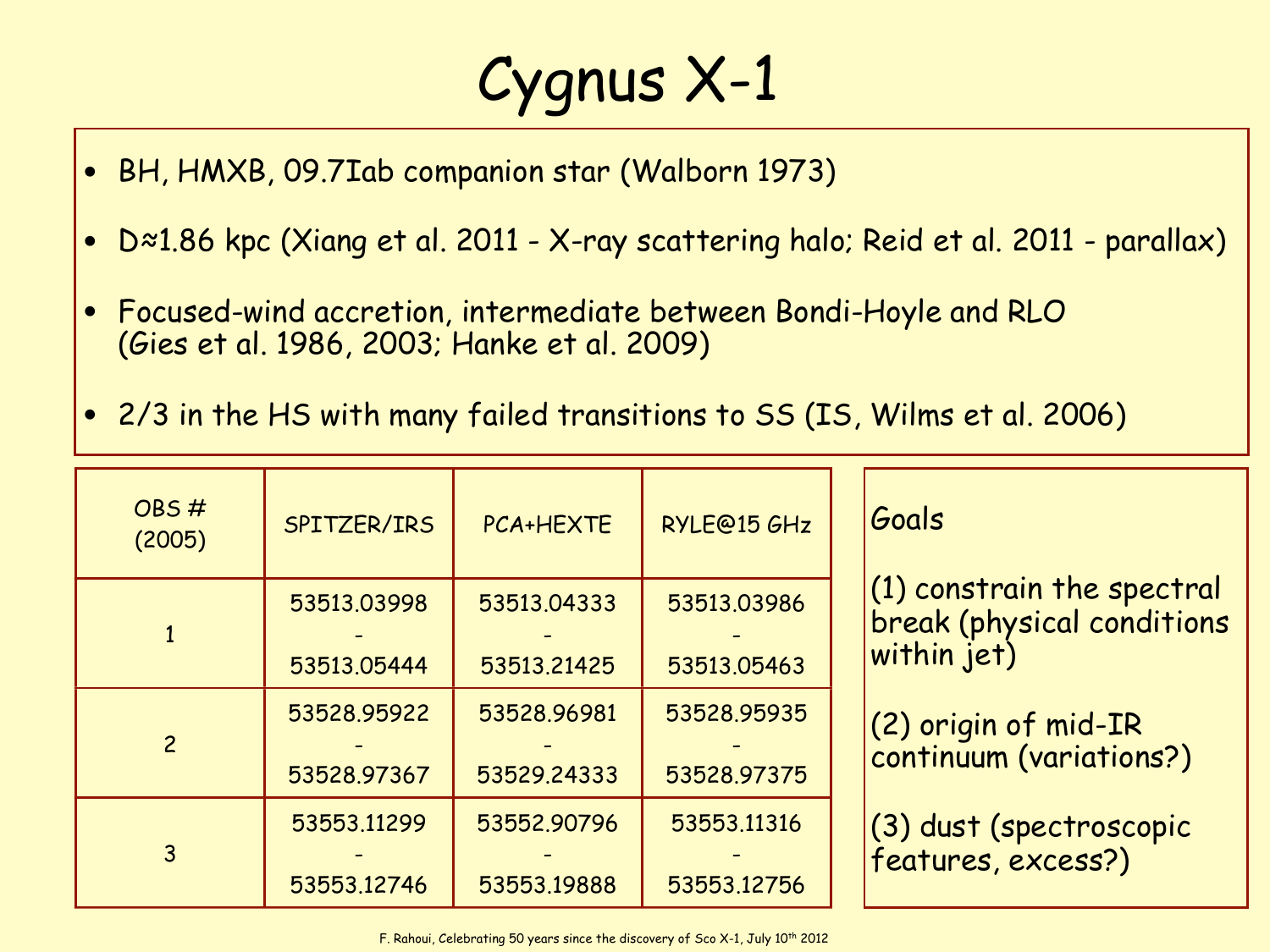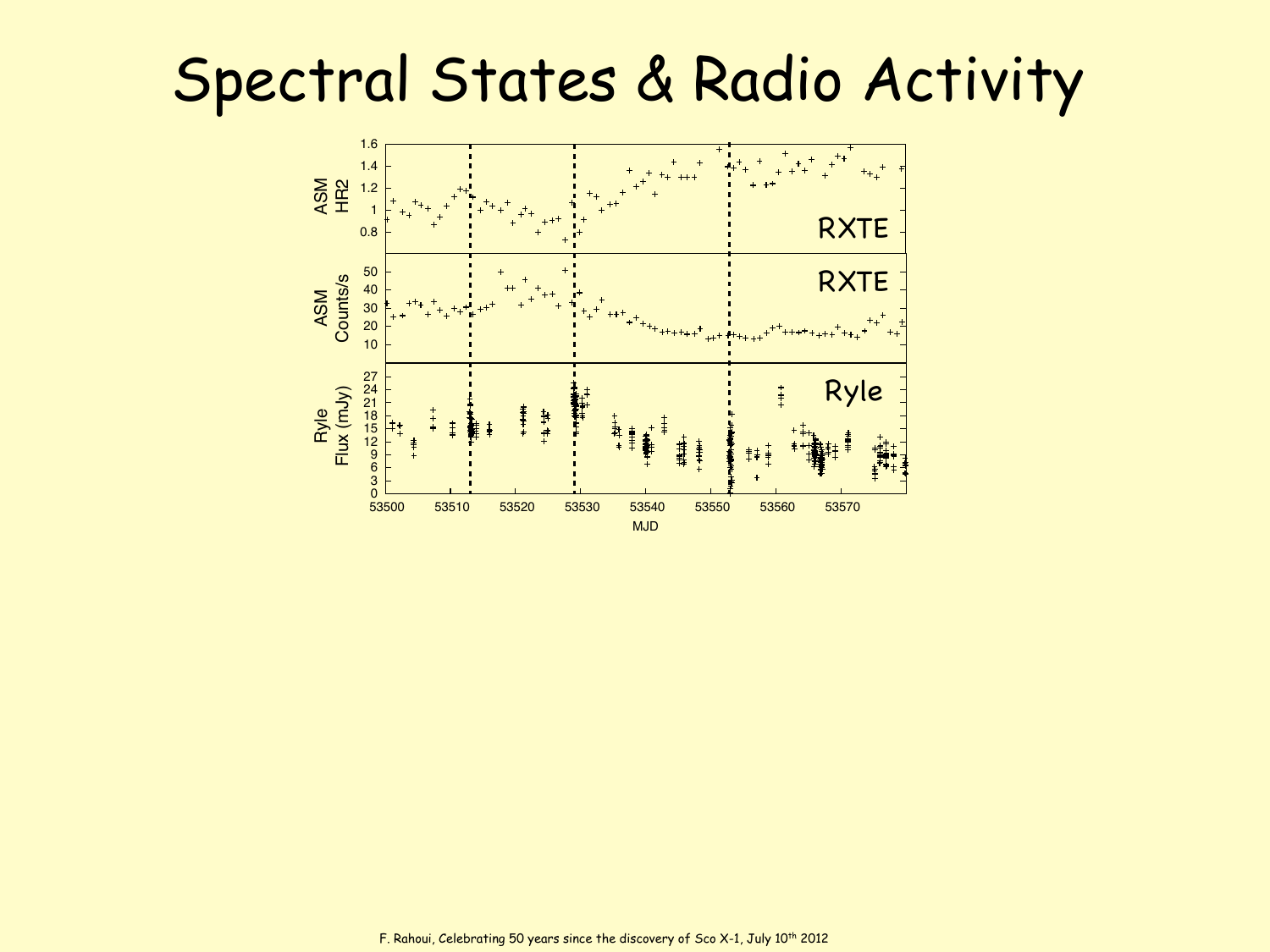

Flux density (Jy)

Flux density (Jy)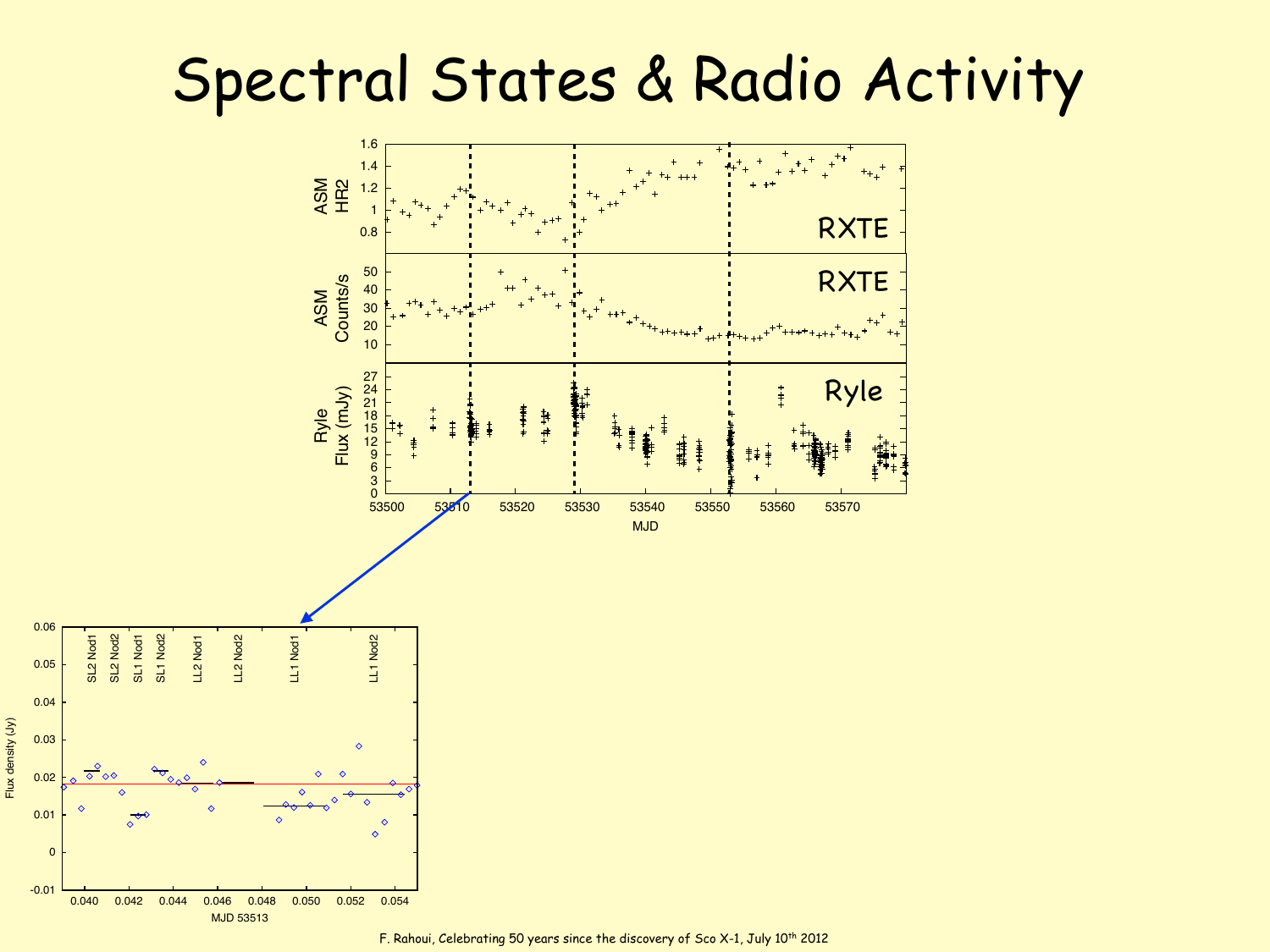

Flux density (Jy)

Flux density (Jy)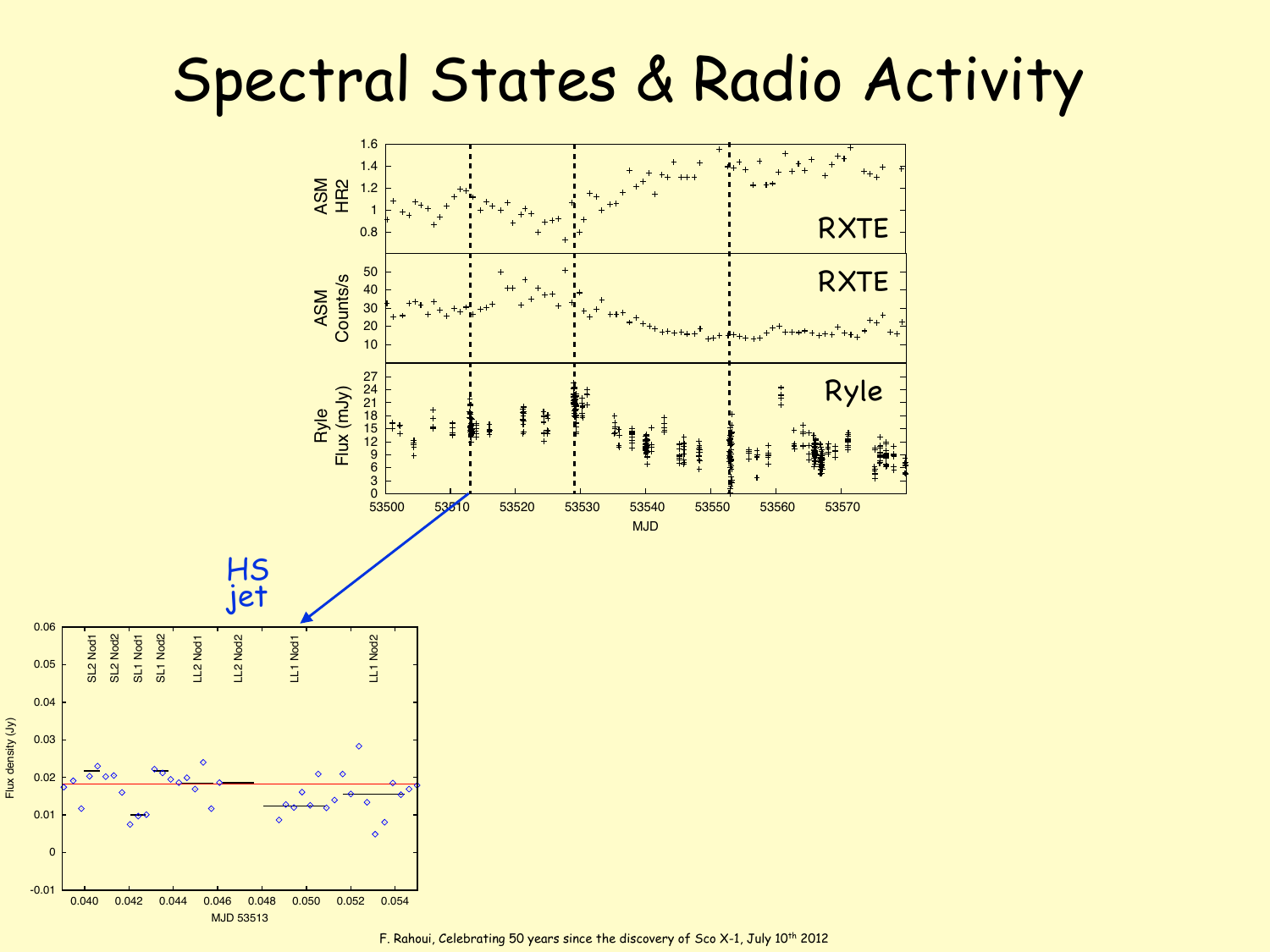

Flux density (Jy)

Flux density (Jy)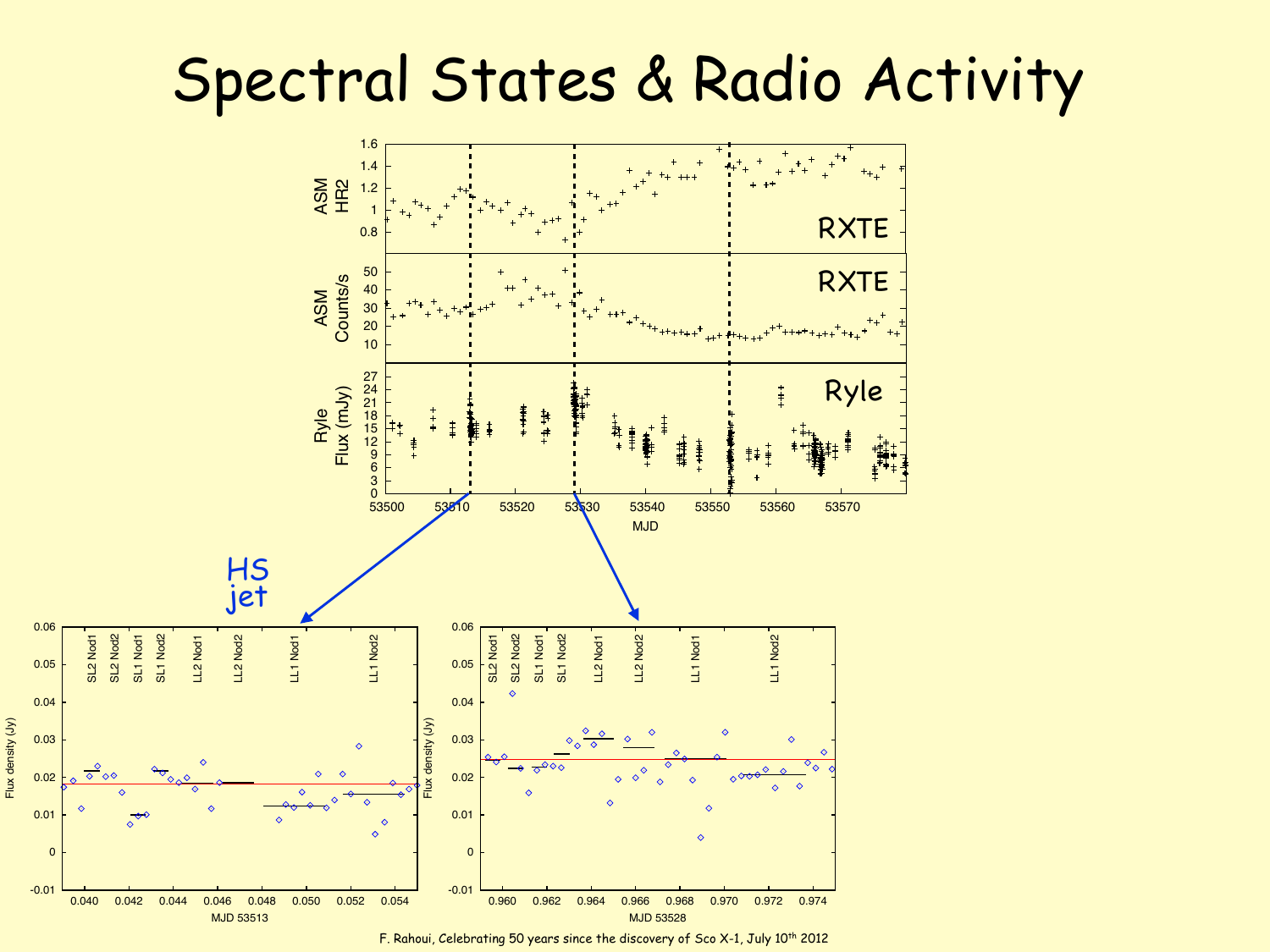

Flux density (Jy)

Flux density (Jy)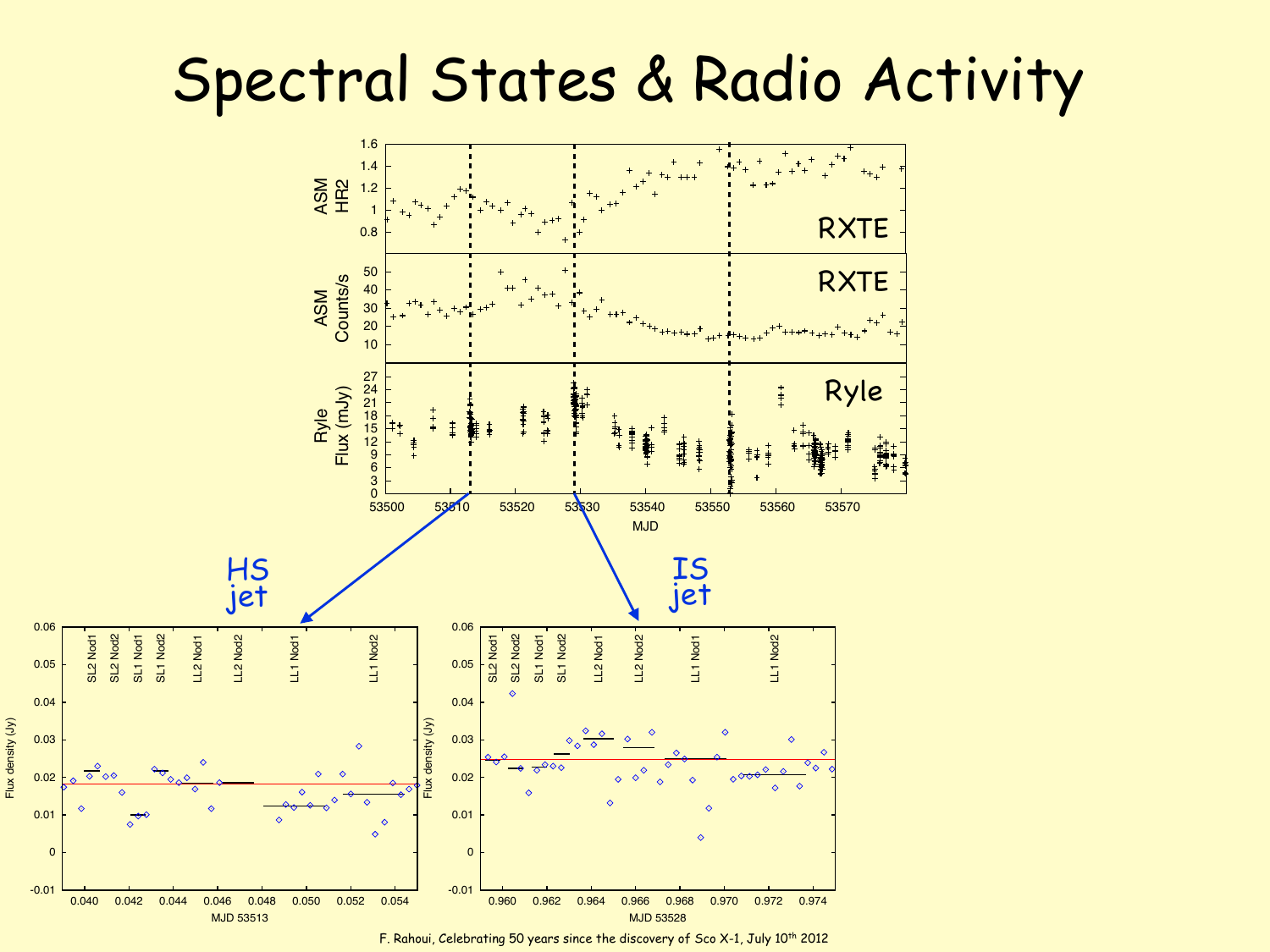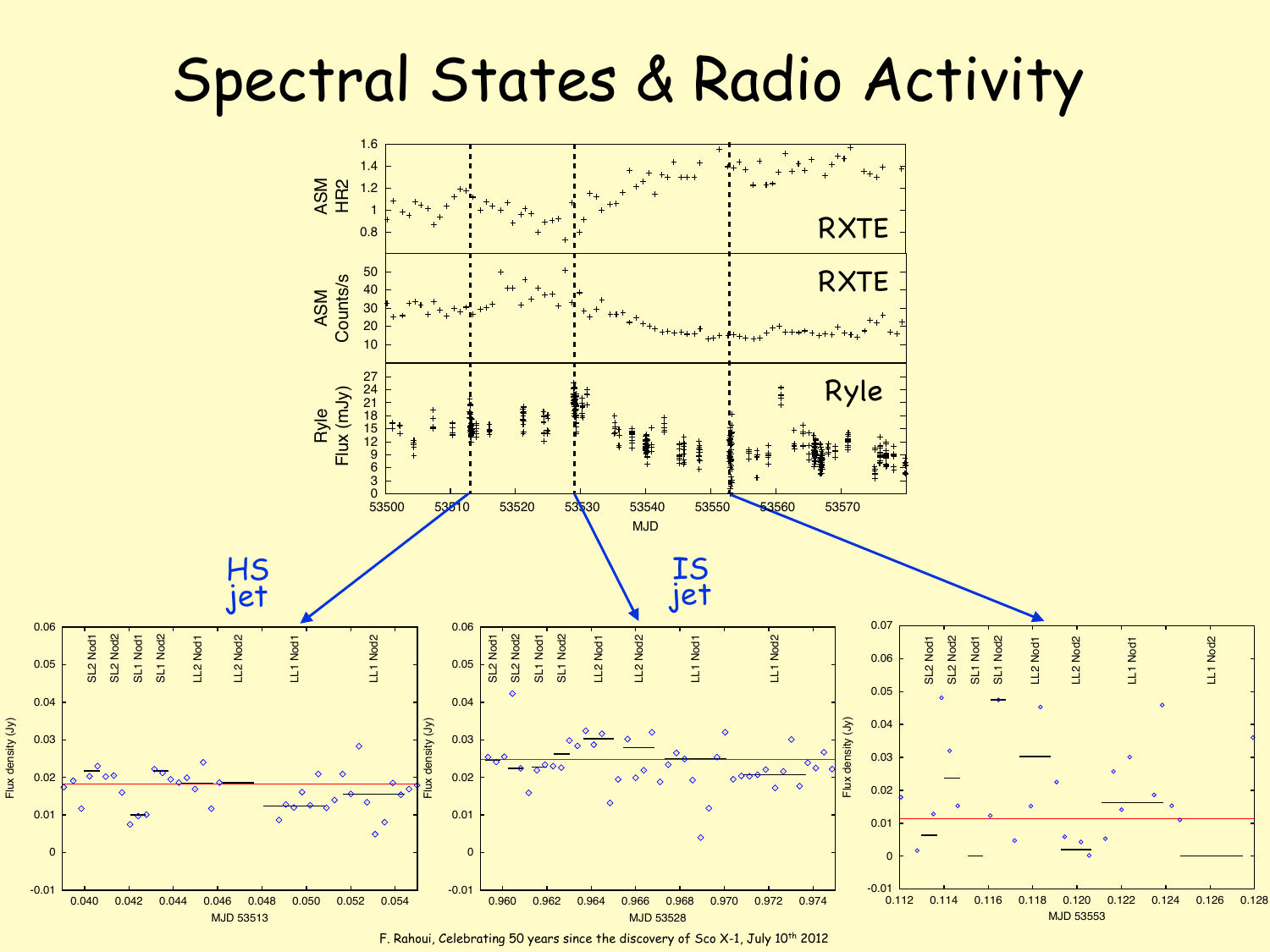

F. Rahoui, Celebrating 50 years since the discovery of Sco X-1, July 10th 2012

Flux density (Jy)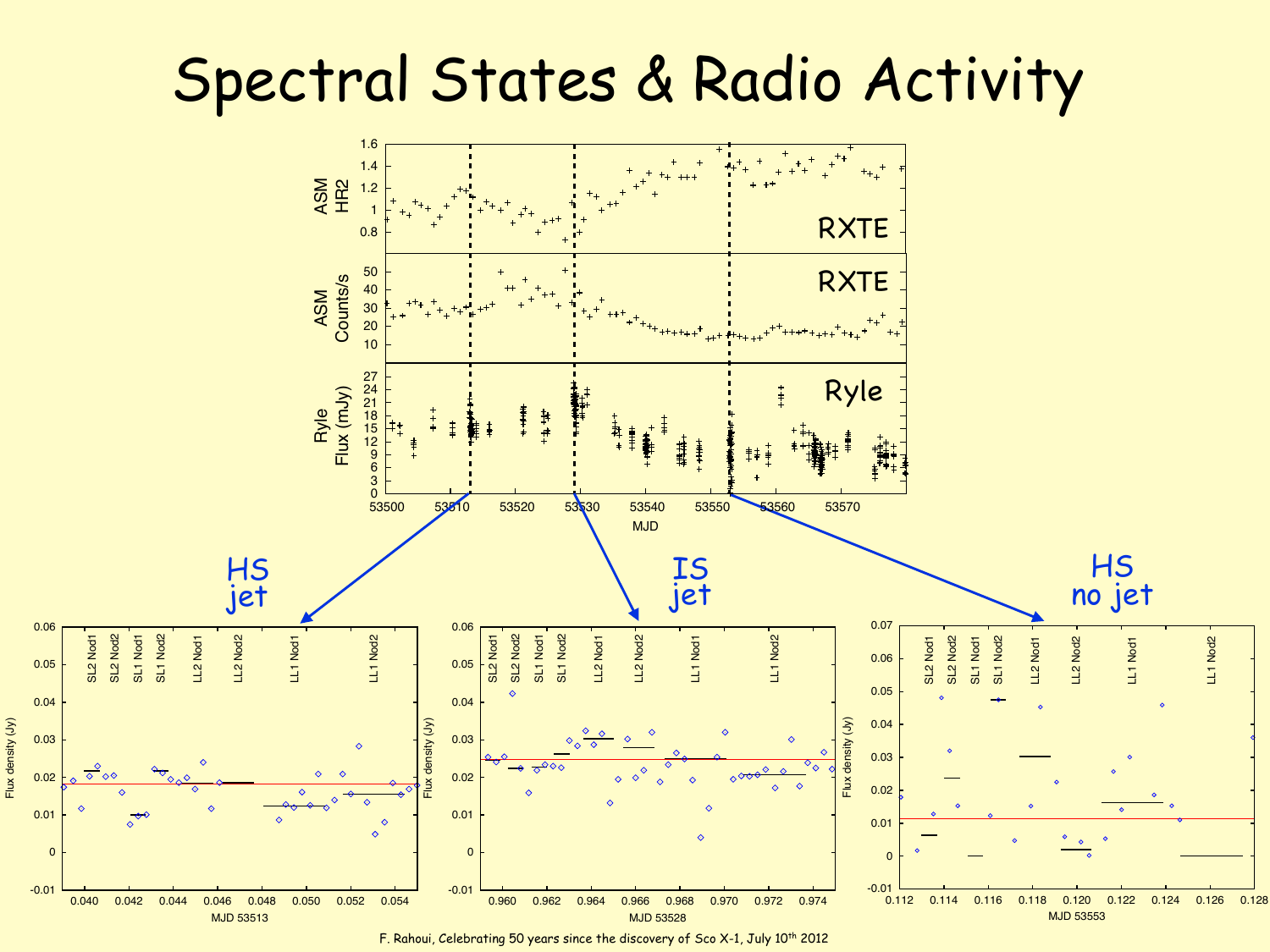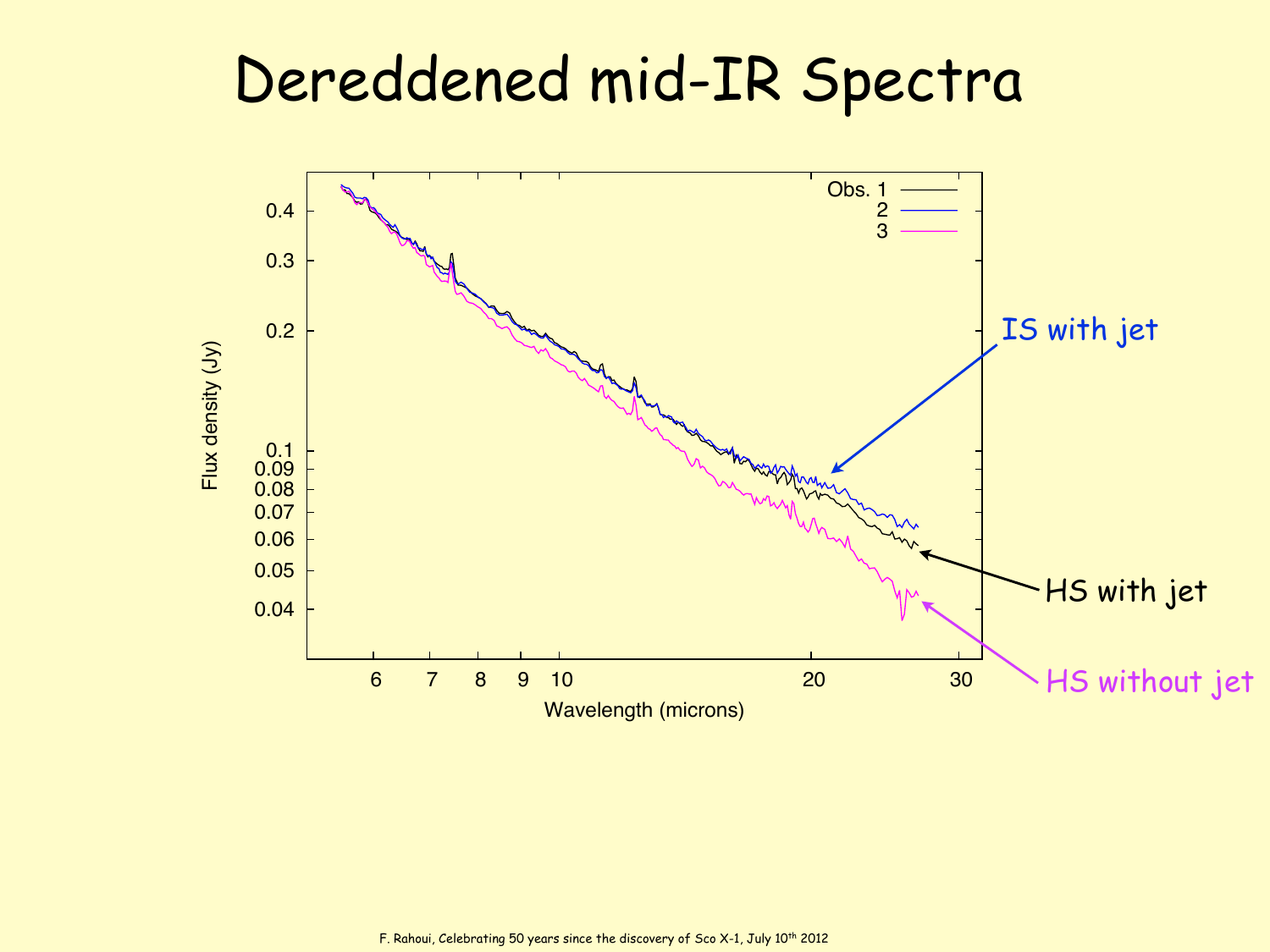

• Due to the companion star photosphere at near-IR and short mid-IR wavelengths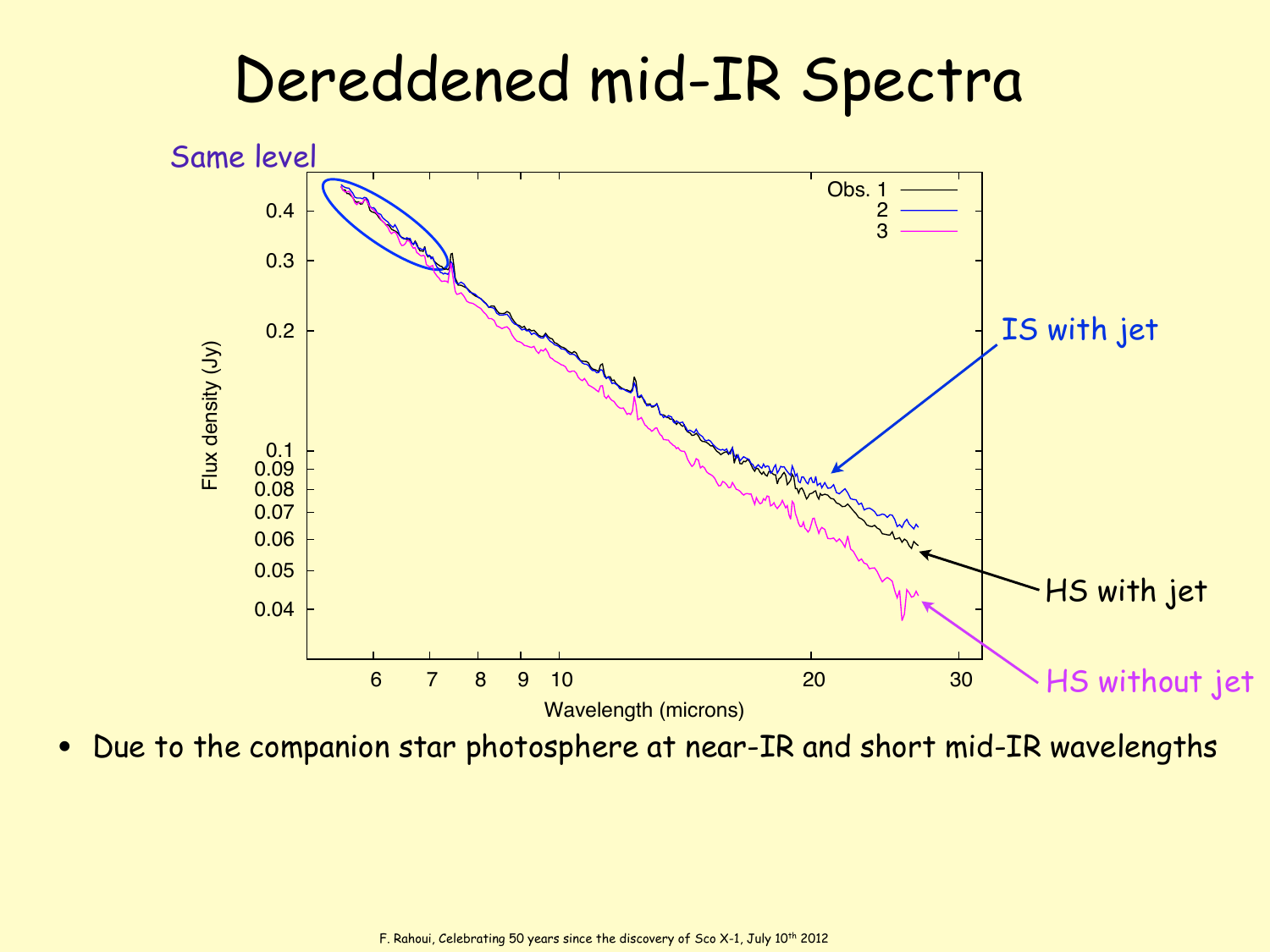

- Due to the companion star photosphere at near-IR and short mid-IR wavelengths
- Variations at longer mid-IR wavelengths may be due to:
	- Synchrotron emission from compact jets
	- Bremsstrahlung from stellar winds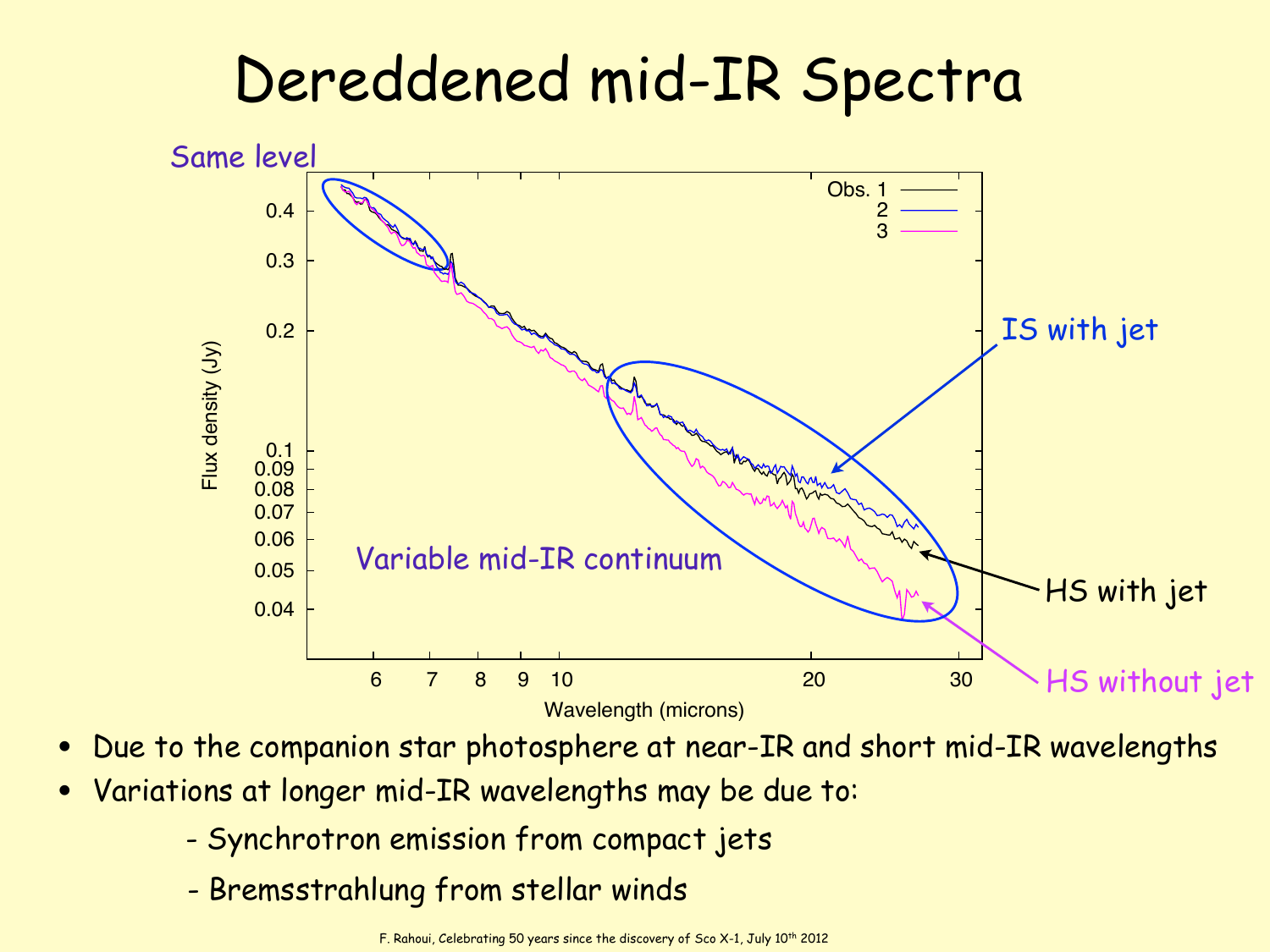

- Due to the companion star photosphere at near-IR and short mid-IR wavelengths
- Variations at longer mid-IR wavelengths may be due to:
	- Synchrotron emission from compact jets
	- Bremsstrahlung from stellar winds

DUST J.C. Lee et al, in prep

HEATED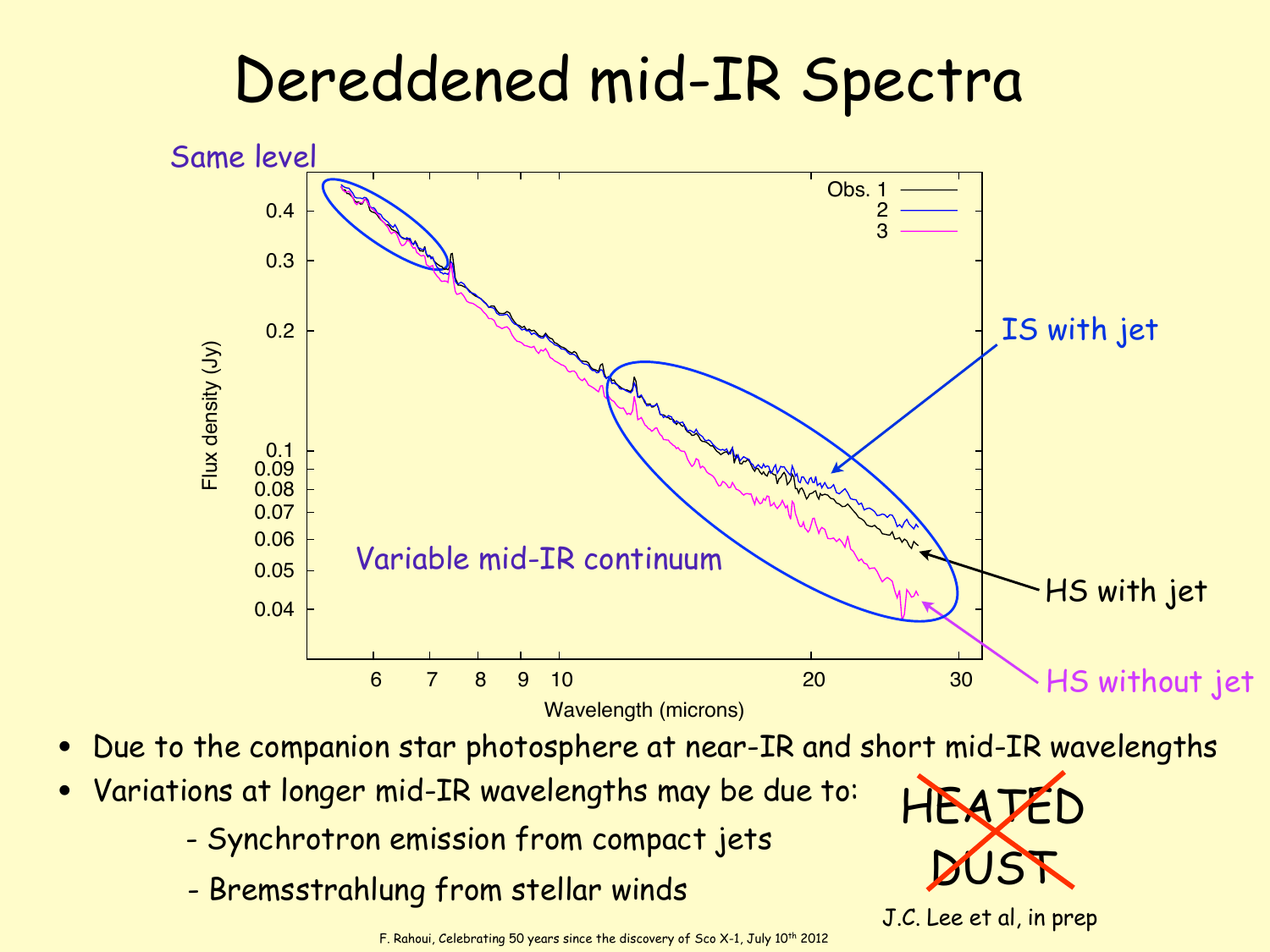

1/ 09.7Iab photosphere with BB, T=28000 K and R/D free, but excess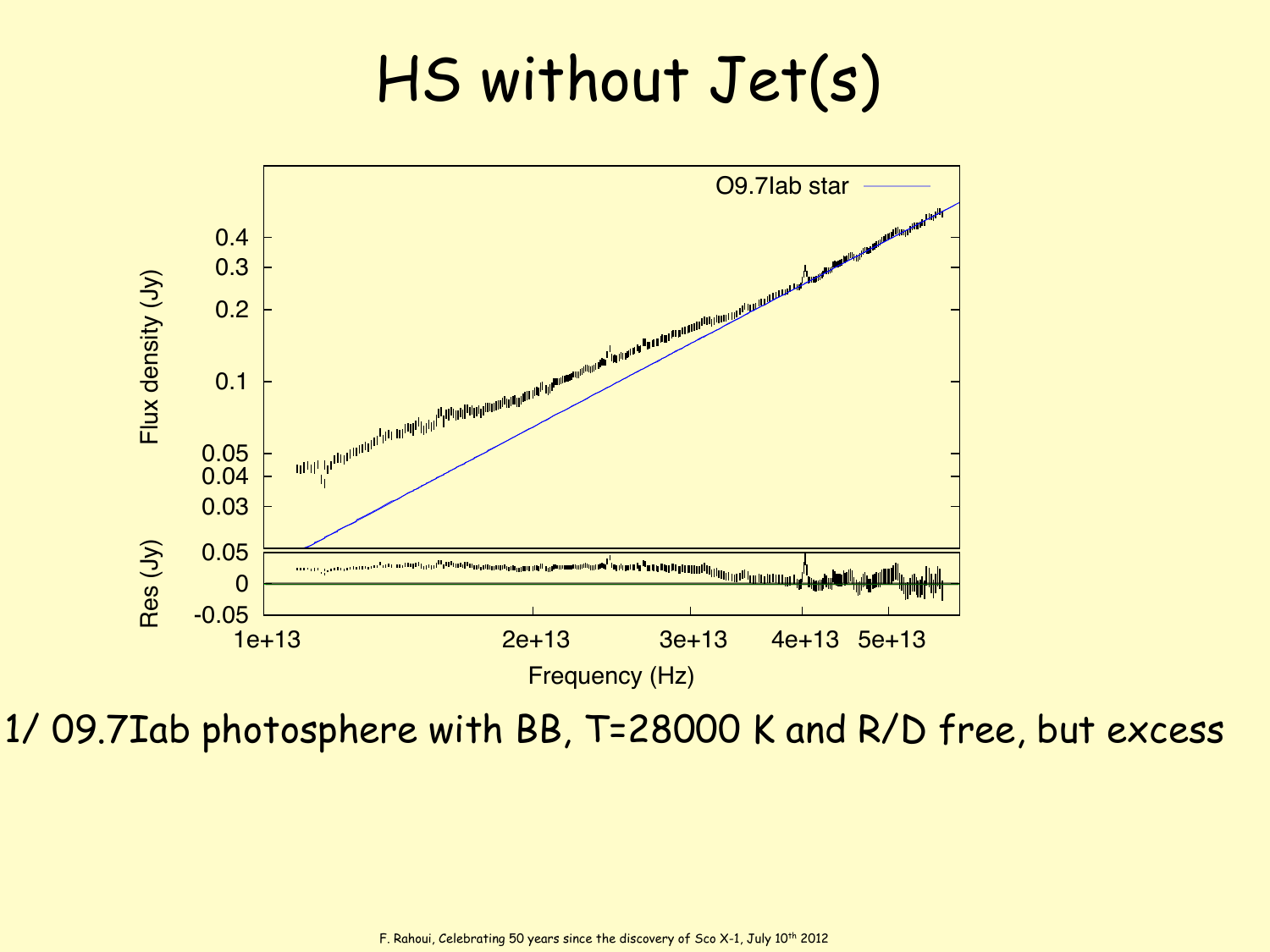#### 1/ 09.7Iab photosphere with BB, T=28000 K and R/D free, but excess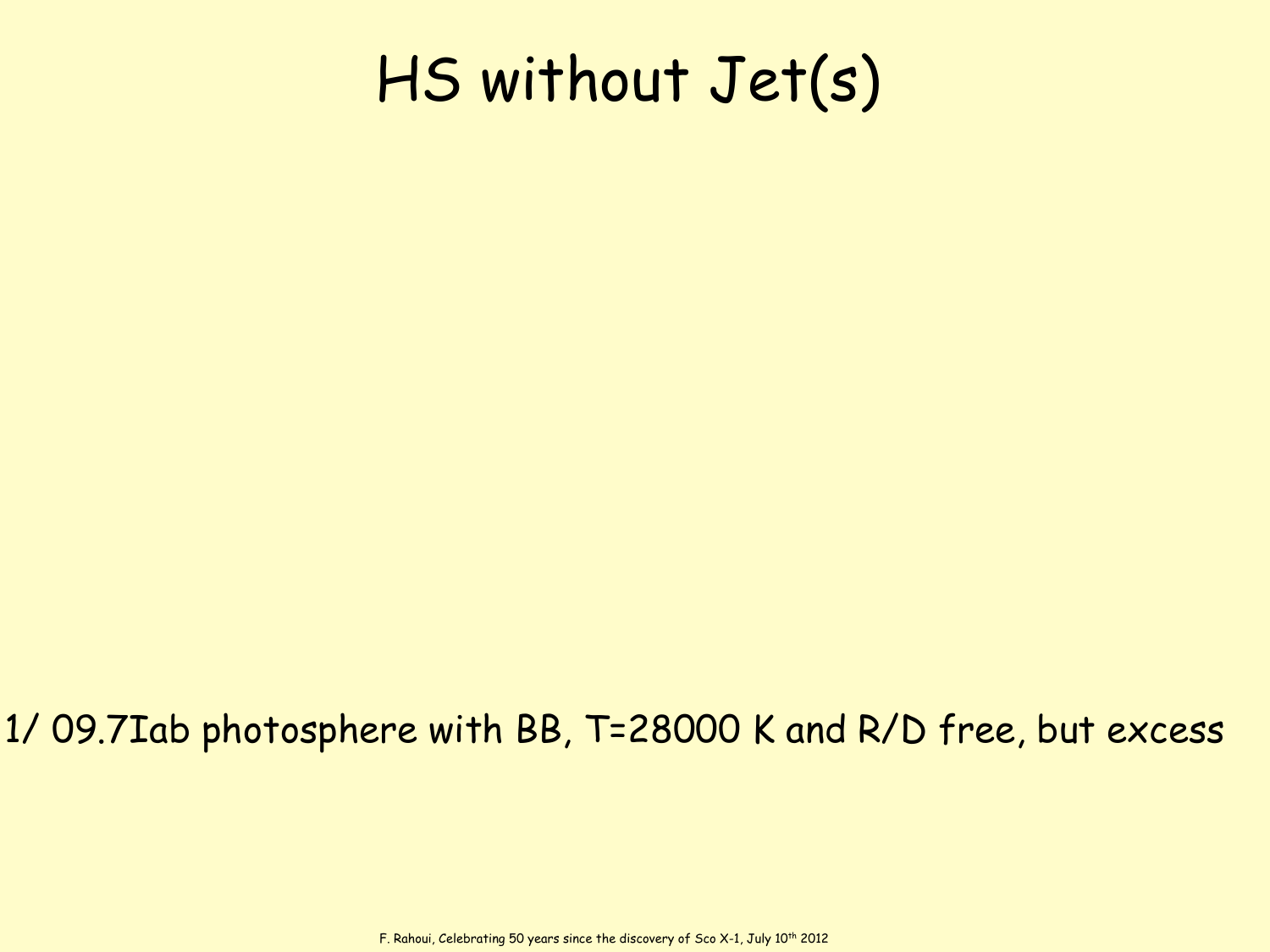

1/ 09.7Iab photosphere with BB, T=28000 K and R/D free, but excess 2/ Add S<sub>ν</sub> α ν<sup>β</sup> and ß=0.55±0.07≈0.6, value for bremsstrahlung from a spherically expanding stellar wind (Wright&Barlow 1975, Panagia&Felli 1975)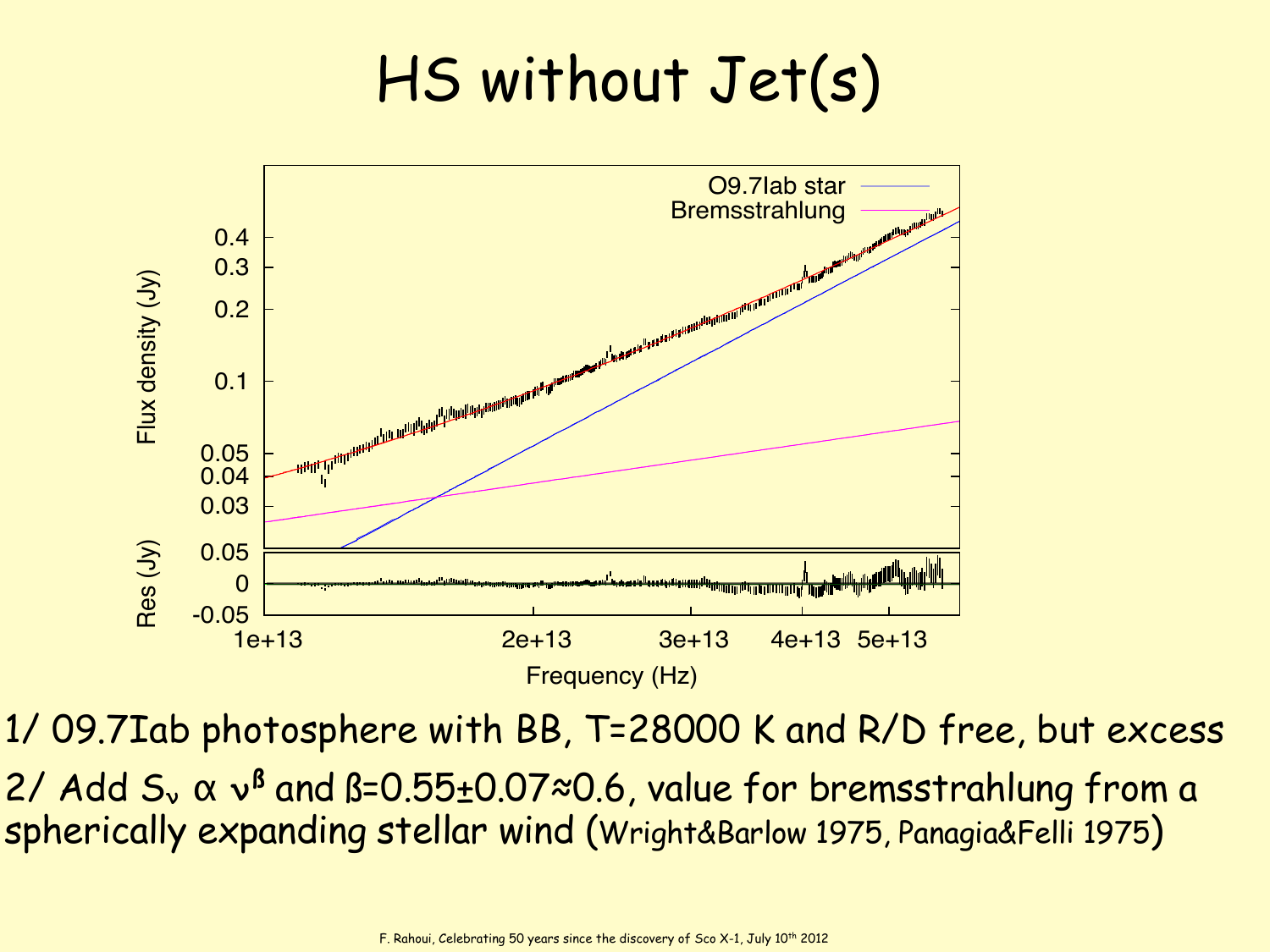

1/ 09.7Iab photosphere with BB, T=28000 K and R/D free, but excess No jet => mid-IR continuum due to photosphere and stellar winds 2/ Add S<sub>ν</sub> α ν<sup>β</sup> and ß=0.55±0.07≈0.6, value for bremsstrahlung from a spherically expanding stellar wind (Wright&Barlow 1975, Panagia&Felli 1975)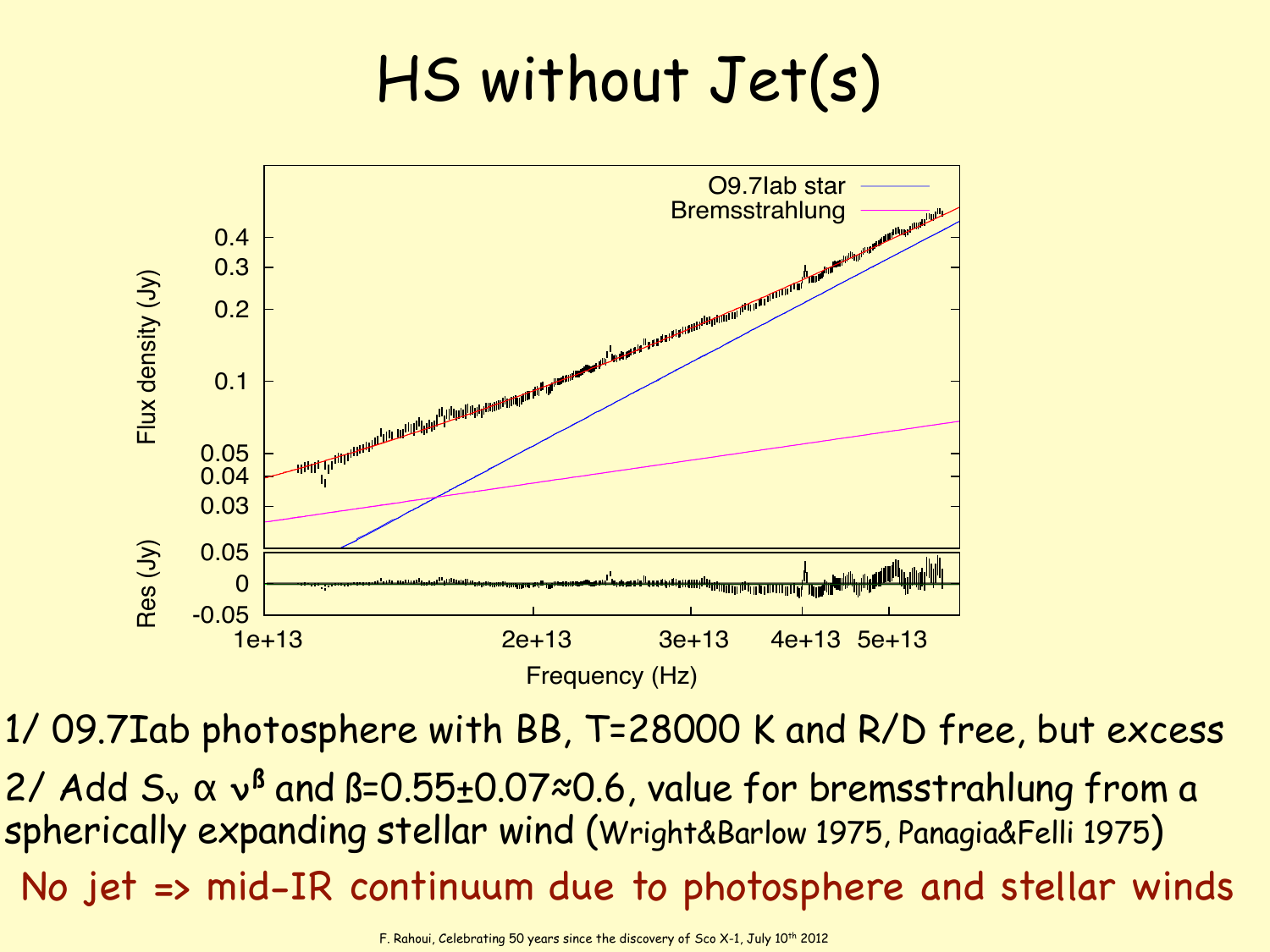

1/ Photosphere parameters (T, R/D) and bremsstrahlung index (ß) fixed 2/ Add PL to mimic synchrotron emission of compact jet

- => similar bremsstrahlung as HS w/o jet
- => flat PL consistent with optically thick synchrotron from jet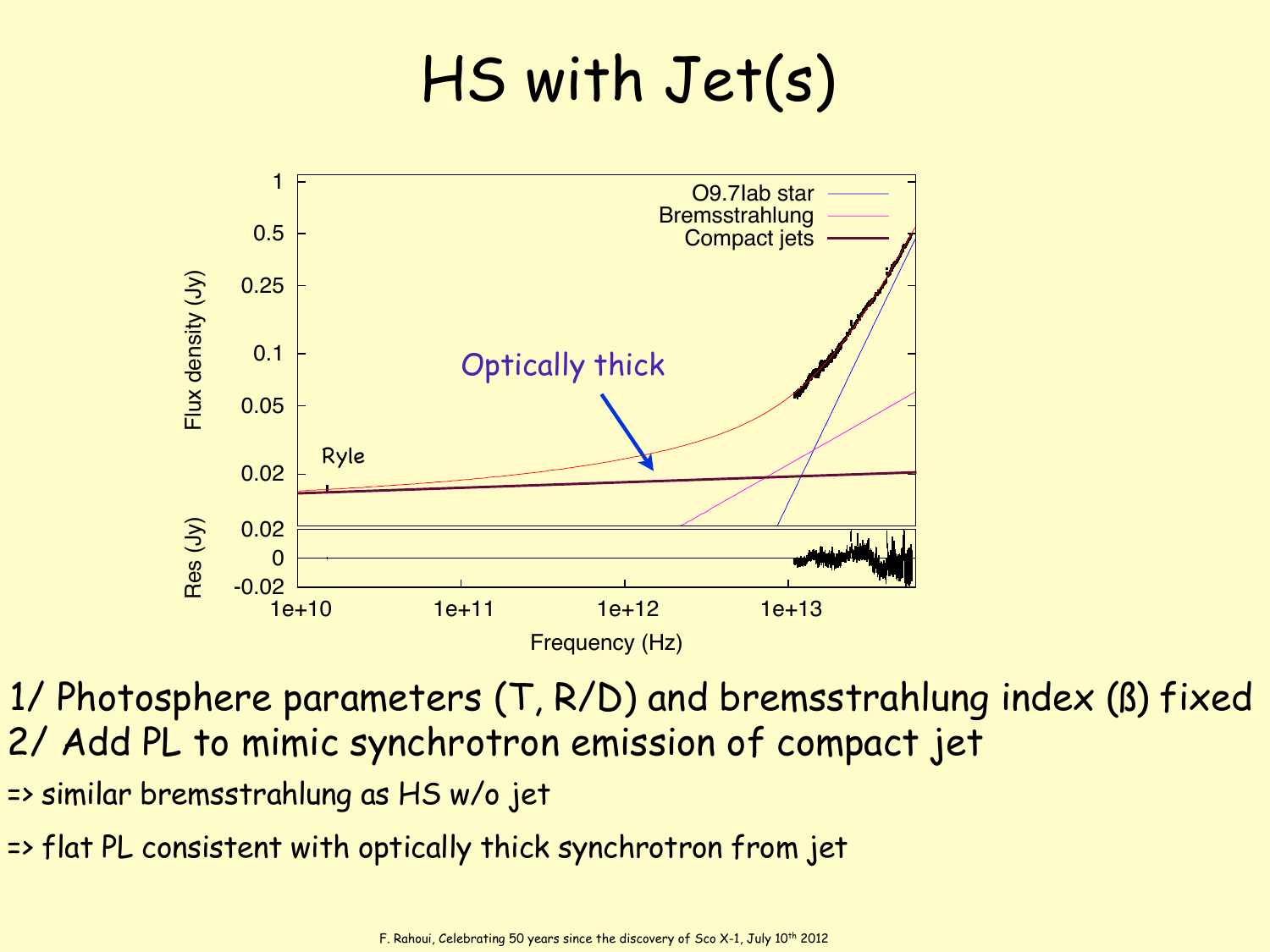#### 1/ Photosphere parameters (T, R/D) and bremsstrahlung index (ß) fixed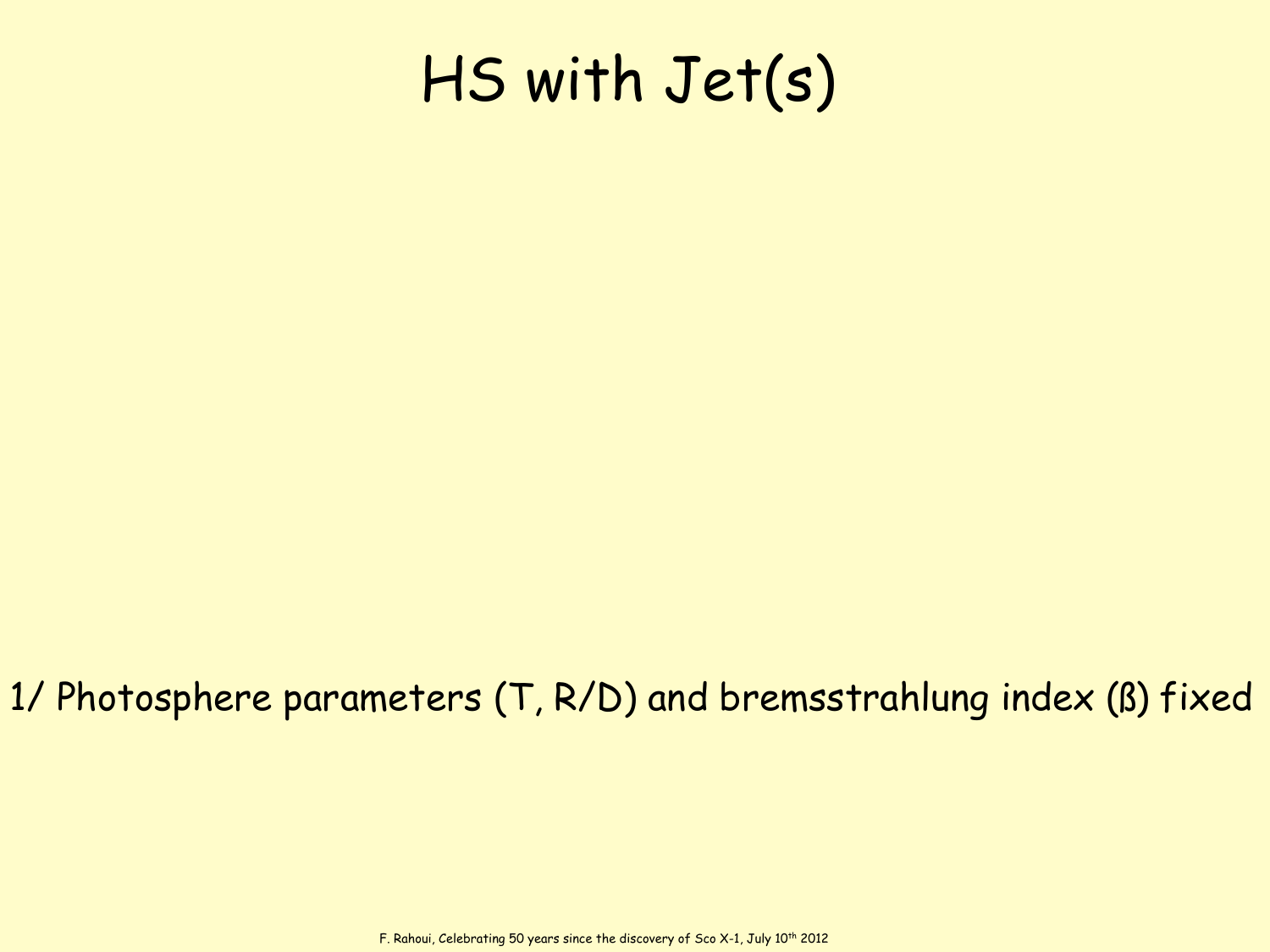

1/ Photosphere parameters (T, R/D) and bremsstrahlung index (ß) fixed 3/ Add broken PL to mimic compact jet optically thick-to-thin synchrotron emission (Blandford&Königl 1979)

- Bremsstrahlung normalization fixed to Obs 3 and broken PL free
- Bremsstrahlung normalization fixed to value for simple PL and broken PL free
- Bremsstrahlung normalization free to and optically-thin index fixed to -0.6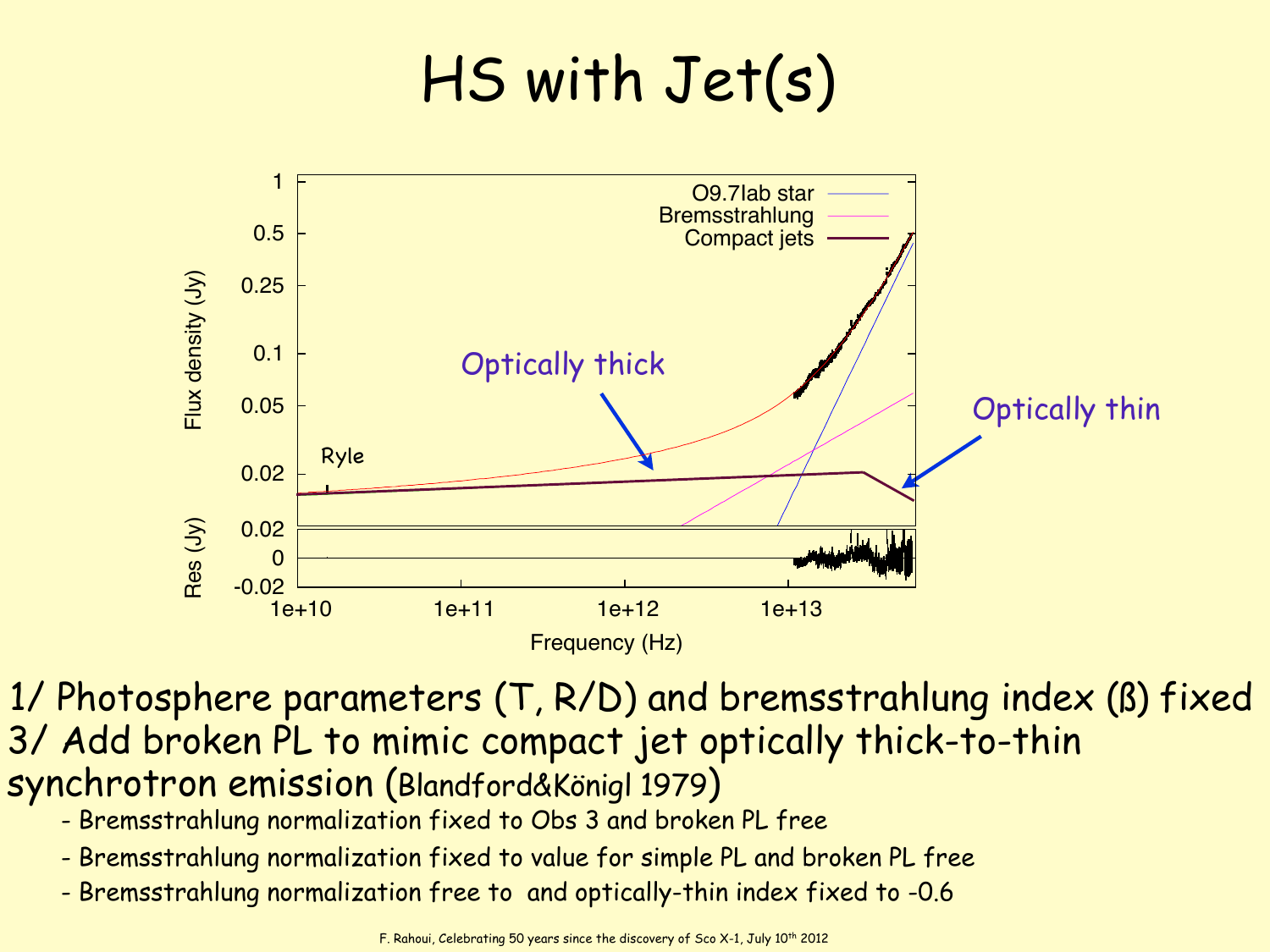

1/ Photosphere parameters (T, R/D) and bremsstrahlung index (ß) fixed 3/ Add broken PL to mimic compact jet optically thick-to-thin synchrotron emission (Blandford&Königl 1979)

- Bremsstrahlung normalization fixed to Obs 3 and broken PL free
- Bremsstrahlung normalization fixed to value for simple PL and broken PL free
- Bremsstrahlung normalization free to and optically-thin index fixed to -0.6

} Similar Results Improvement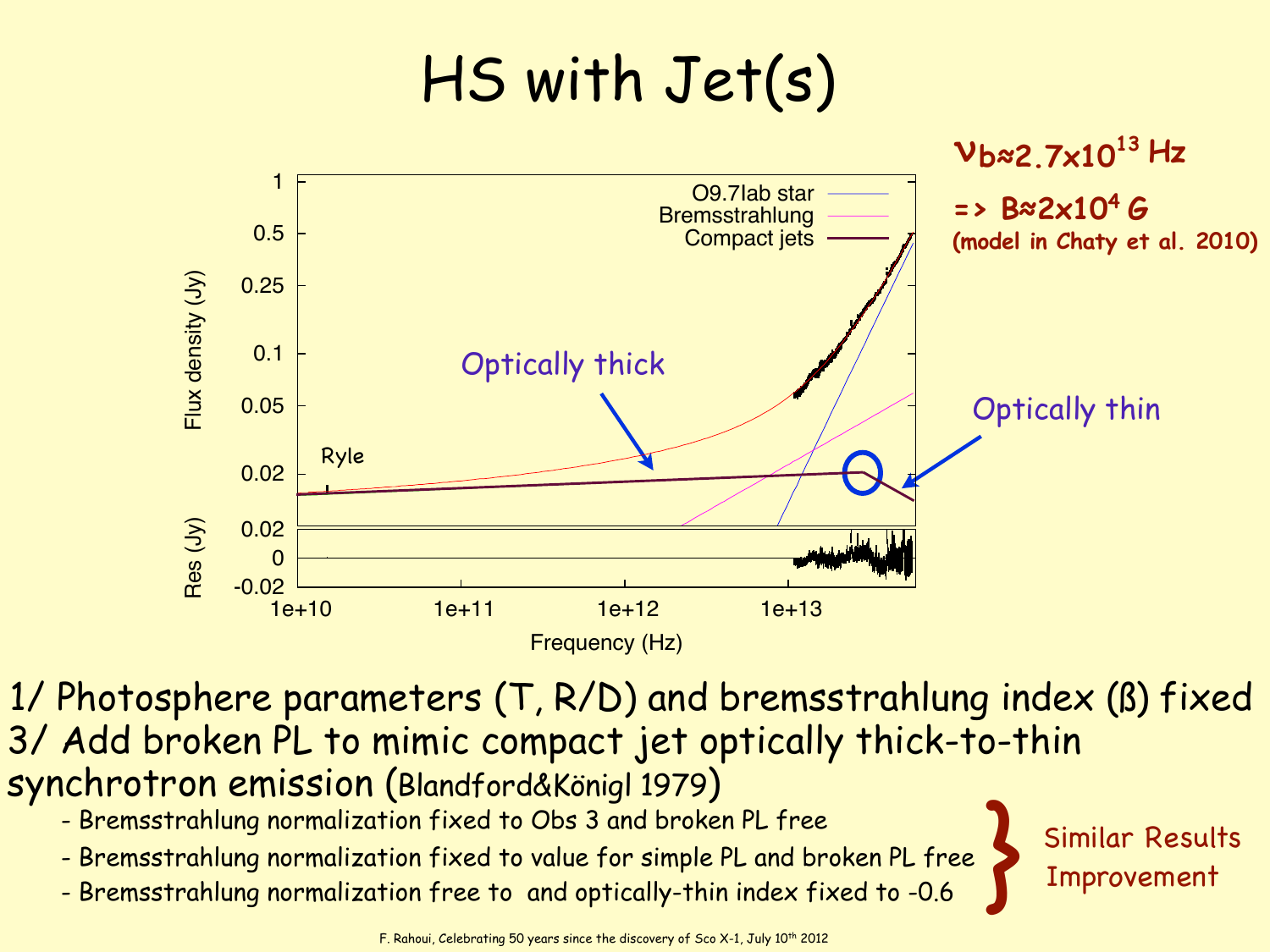## Radio to X-ray SED during HS with Jet

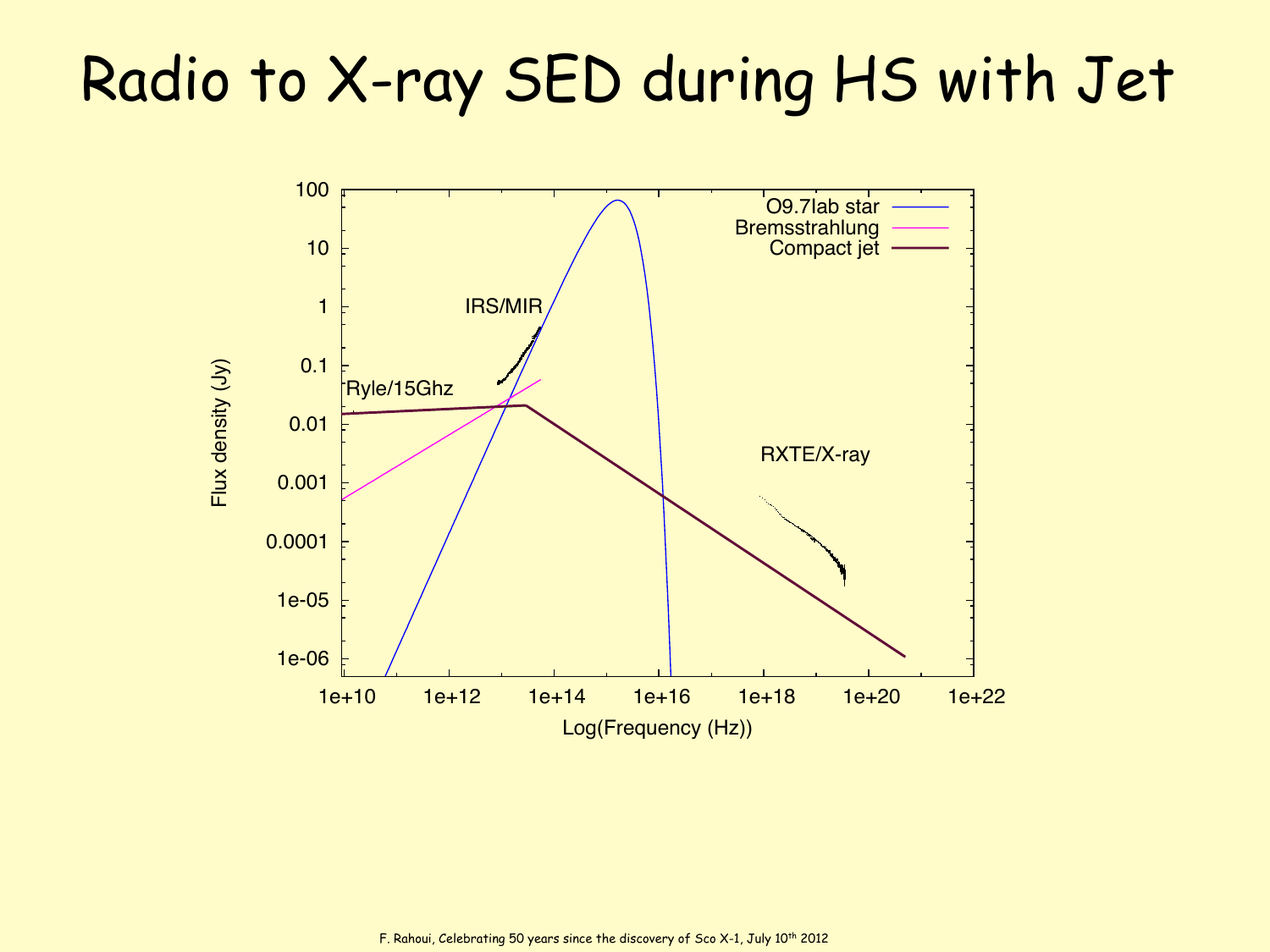## Radio to X-ray SED during HS with Jet



IR slope consistent with INTEGRAL polarized emission in Laurent et al. (Science, 2011)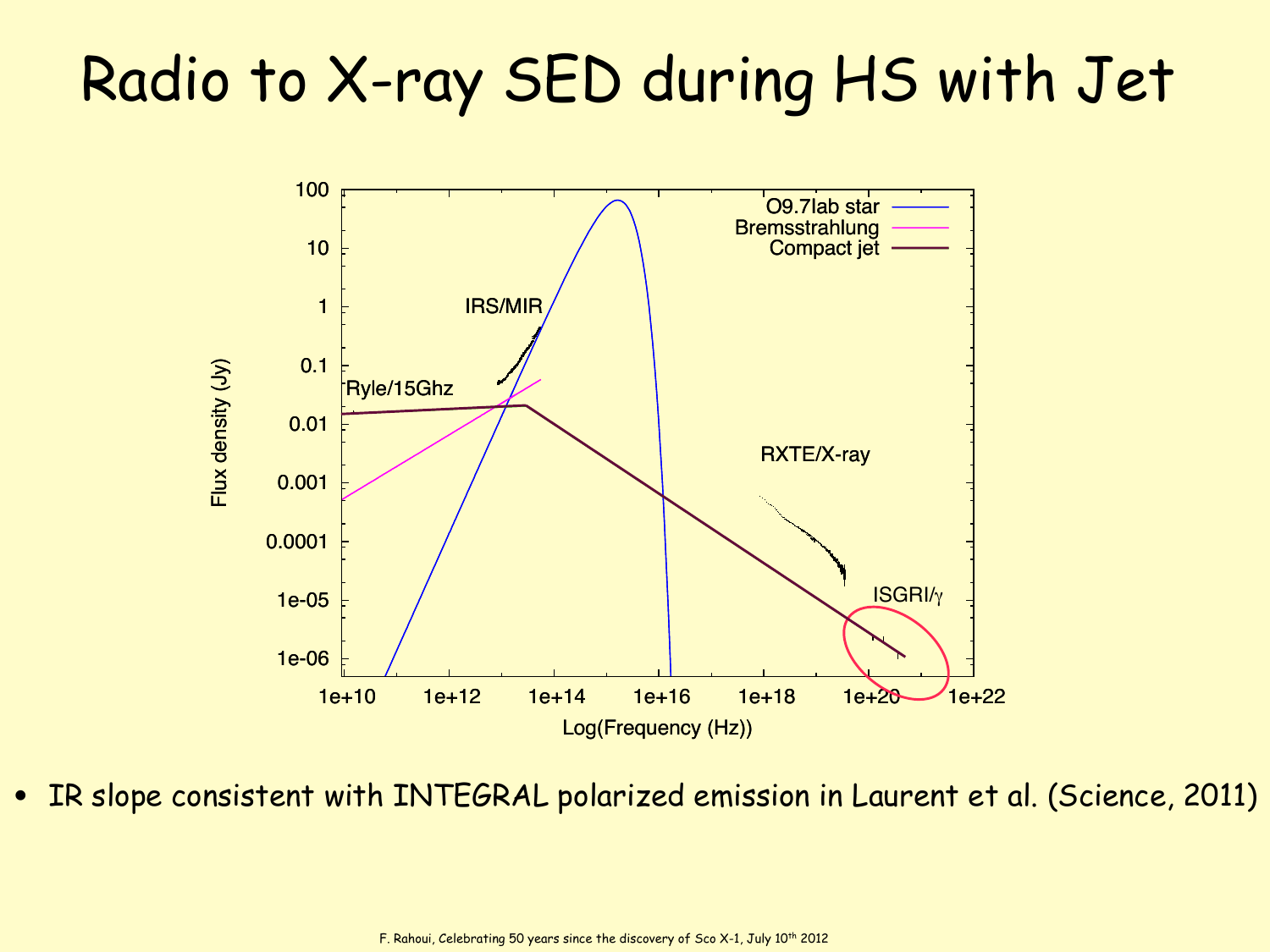## Radio to X-ray SED during HS with Jet



- IR slope consistent with INTEGRAL polarized emission in Laurent et al. (Science, 2011)
- IR slope underestimates RXTE => both the jet and corona contribute to X-rays but corona dominates below ≈200 keV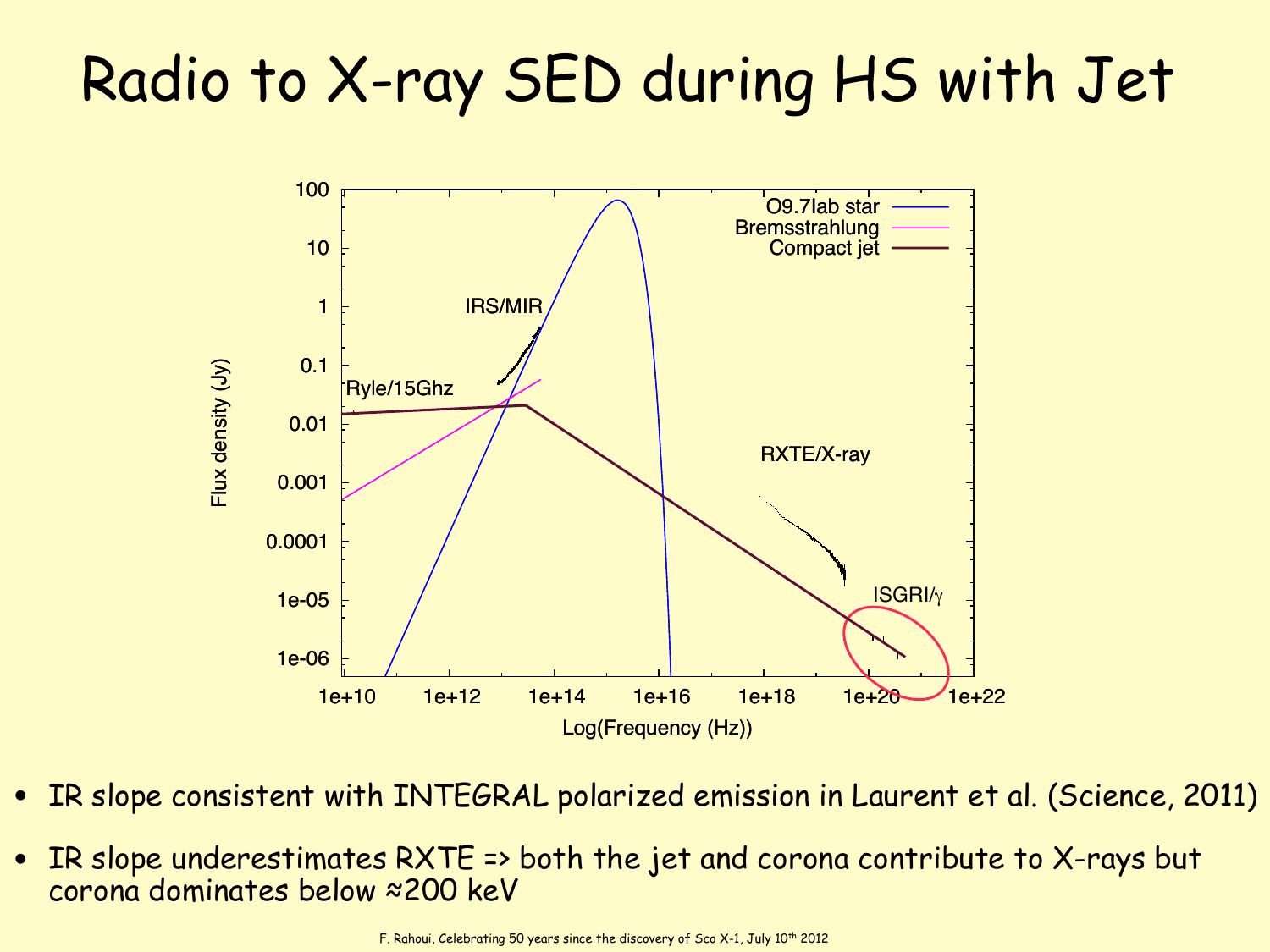

1/ Best-fit suggests break shifted to higher frequency, as expected 2/ Bremsstrahlung level 30-40% lower than HS ( with and w/o jets):

- => lower mass-loss rate of stellar winds
- => consistent with anti-correlation mass-accretion/mass-loss rates (Gies et al. 2003, 2008)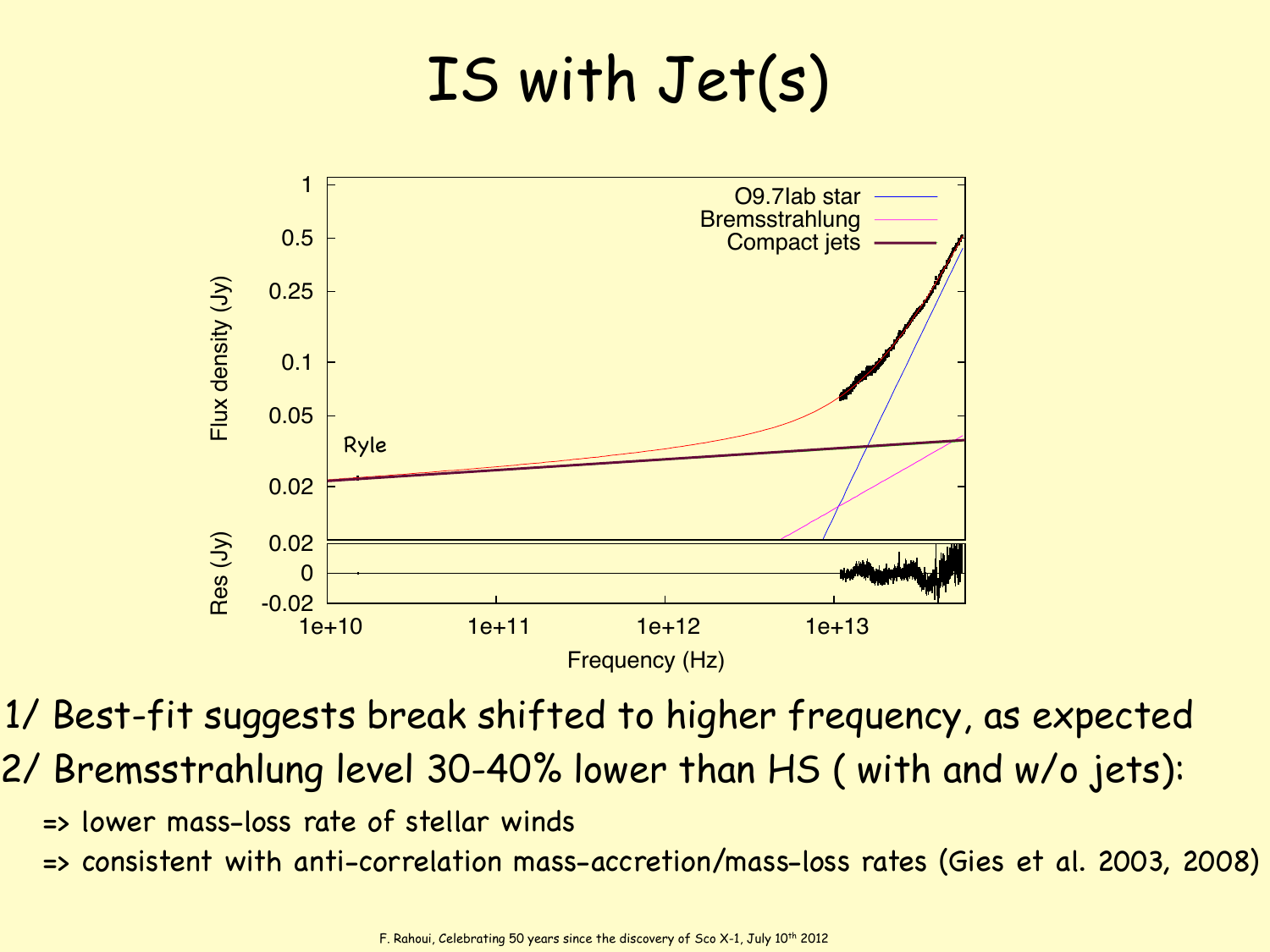## Wind Clumpiness

Mass-loss rate including wind clumpiness (Lamers & Waters 1984)

$$
\dot{M}_{w} = 2.26 \, 10^{-7} \times \sqrt{f_{\infty}} \times \left[ S_{v} \left( \frac{v}{10 \, GHz} \right) - 0.6 \left( \frac{T_{e}}{10^{4} \, K} \right) - 0.1 \left( \frac{D}{1 \, kpc} \right)^{2} \right]^{\frac{3}{4}} \left( \frac{\mu v_{\infty}}{100 \, km \, s^{-1}} \right) M_{\odot} \, yr^{-1}
$$

If 
$$
\sqrt{f_{\infty}} = 1
$$
, then  $\begin{cases} \dot{M}_{w} = 8.79 10^{-6} M_{\odot} yr^{-1} \text{ in HS} \\ \dot{M}_{w} = 5.95 10^{-6} M_{\odot} yr^{-1} \text{ in IS} \end{cases}$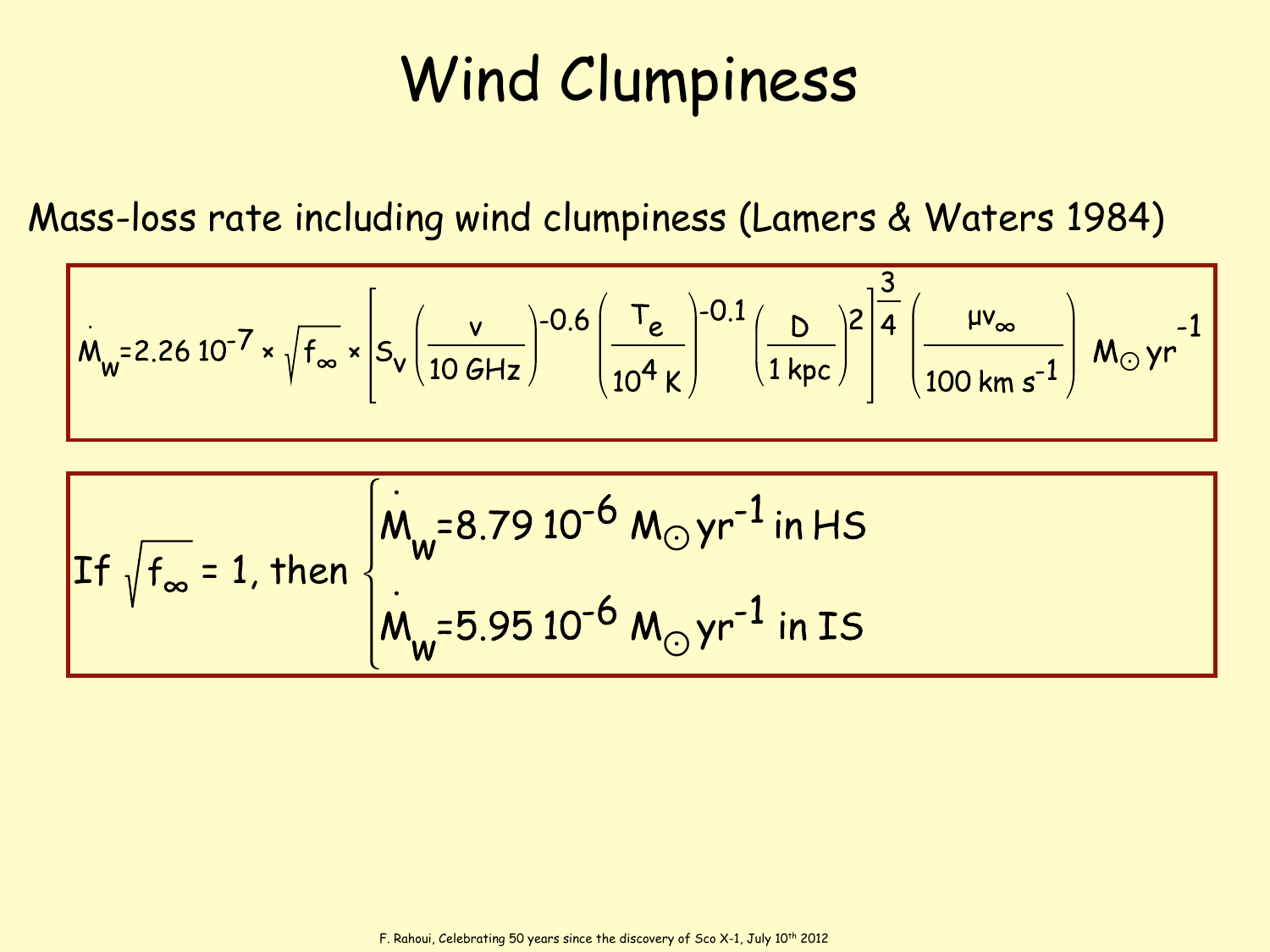## Wind Clumpiness

Mass-loss rate including wind clumpiness (Lamers & Waters 1984)

$$
M_{w} = 2.26 \, 10^{-7} \times \sqrt{f_{\infty}} \times \left[ S_{v} \left( \frac{v}{10 \, GHz} \right) - 0.6 \left( \frac{T_{e}}{10^{4} \, K} \right) - 0.1 \left( \frac{D}{1 \, kpc} \right)^{2} \right]^{\frac{3}{4}} \left( \frac{\mu v_{\infty}}{100 \, km \, s^{-1}} \right) M_{\odot} \, yr^{-1}
$$

If 
$$
\sqrt{f_{\infty}} = 1
$$
, then  $\begin{cases} \nM_w = 8.7910^{-6} M_{\odot} yr^{-1} \text{ in HS} \\
M_w = 5.9510^{-6} M_{\odot} yr^{-1} \text{ in IS} \n\end{cases}$ 

3 to 4x higher than in Gies et al. (2003)  $\Rightarrow$  f<sub>∞</sub> = 0.09-0.1